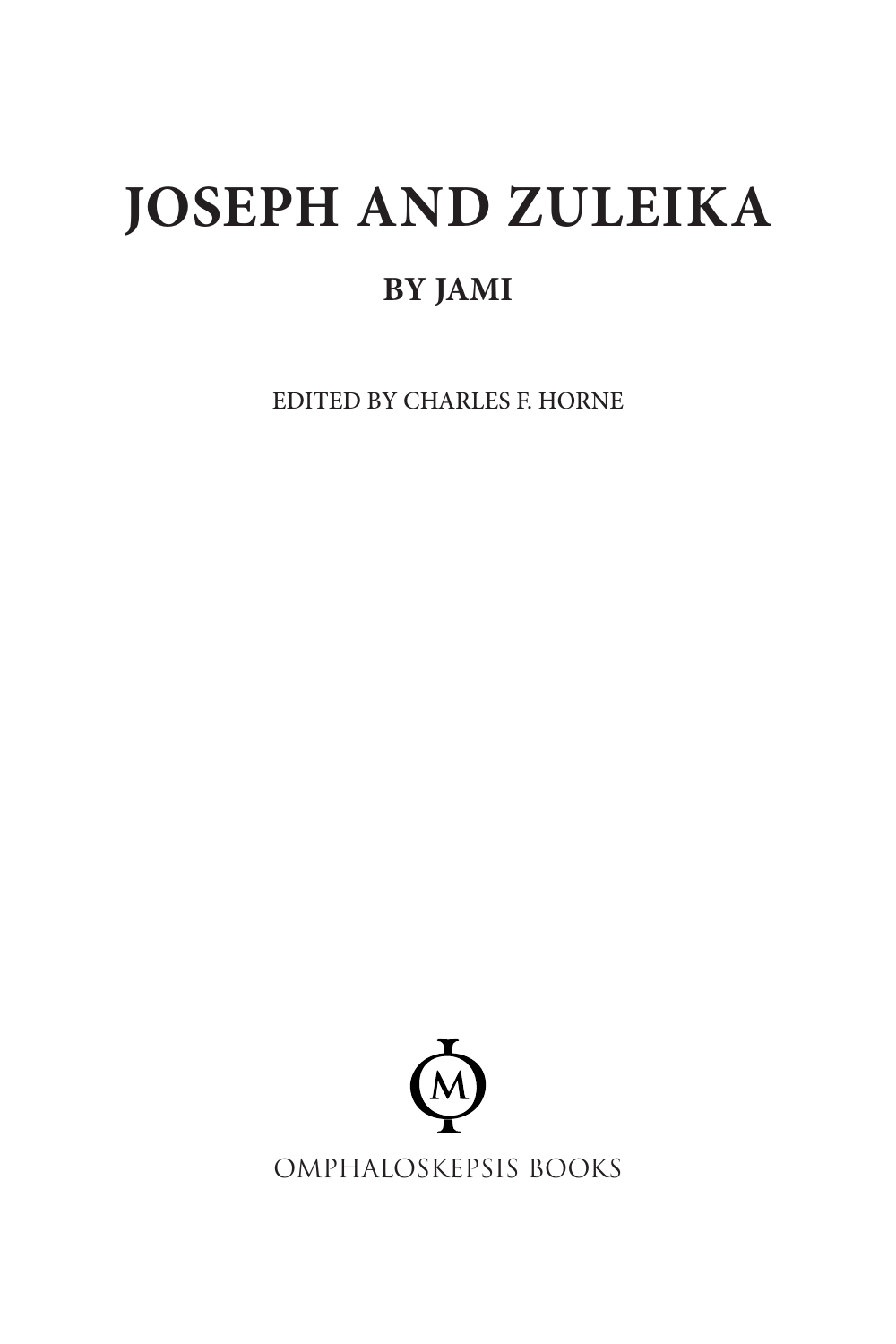This translation is in the public domain.

This translation first published in Charles F. Horne, ed., *The Sacred Books and Early Literature of the East,* (New York: Parke, Austin, & Lipscomb, 1917), Vol. VIII: Medieval Persia, pp. 381-401.

Typesetting and Layout Copyright © 2000 by Omphaloskepsis

Commercial reproduction or distribution of this file is strictly prohibited. To reproduce, post, or mirror this document, please contact [info@omphaloskepsis.com](mailto:info@omphaloskepsis.com) for permission.

For additional information, please visit: [www.omphaloskepsis.com](http://www.omphaloskepsis.com)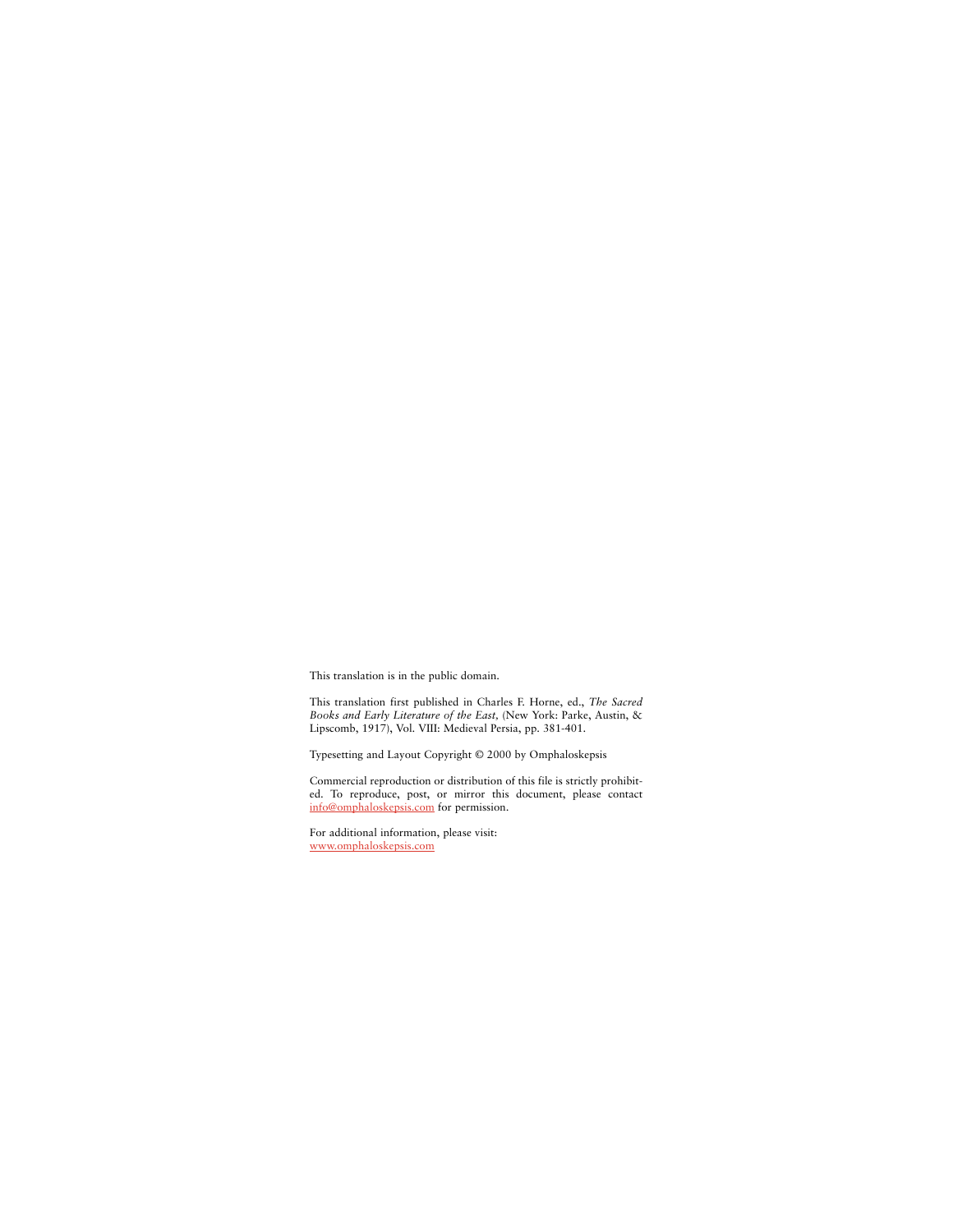## *joseph and zuleika*

J born at Jam, near Herat, in 1414 and died in Herat ami, the last of the great classic poets of Persia, was in 1492. He essayed every form of literature and achieved success in each. From childhood he was welcomed everywhere as a marvel of brilliancy. He himself wrote that he never found a master who knew more than he. When we seek for the work which best represents this universal genius, we find it perhaps in his chief love-tale, which follows below. This mingles Nizami's romantic touch with Jalal's Sufism and the fire of Hafiz. It is Jami at his highest note.

Zuleika, the daughter of Taimus, King of Mauretania, beheld in a dream a figure of such extraordinary beauty that she became immediately enamored of the glorious vision, and sank into a deep melancholy, fruitlessly longing for the unknown object. This dream was three times repeated, and the last time the beautiful apparition named Egypt as the land of his abode. He is indeed Joseph, or Yusuf, of the Old Testament, and Zuleika is to play the part of Potiphar's wife. The following is abridged by L. M. Costello.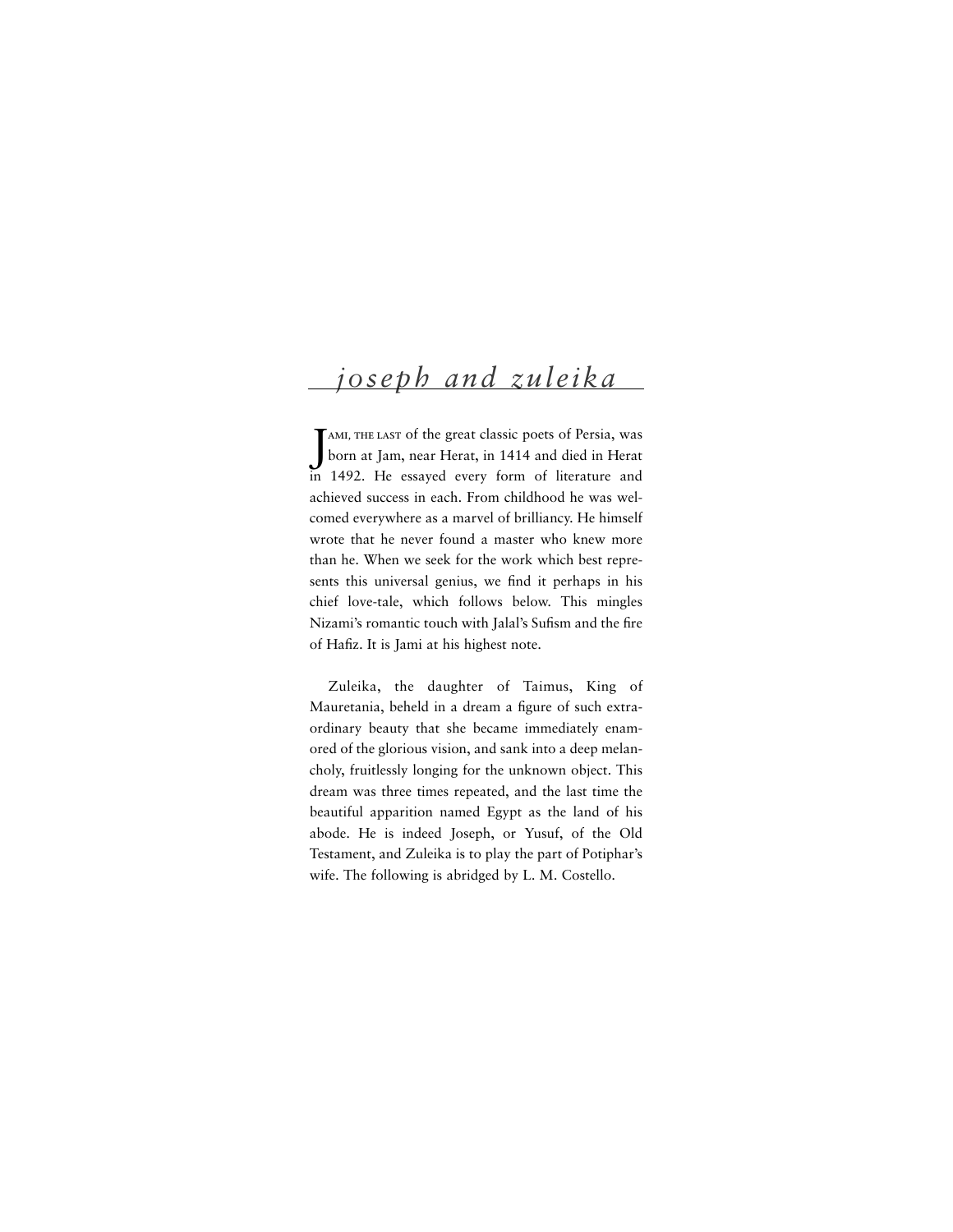The ravens of the night were hushed, The bird of dawn began his lay, The rosebud, newly awakened, blushed To feel the touch of springing day, And bade the roses round unveil, Roused by the warbling nightingale. The jasmine stood all bathed in dew; Wet were the violet's lids of blue.

Zuleika, fairer than the flowers, Lay tranced—for 'twas not sleep that stole Her senses, through the night's still hours, And raised new visions to her soul. The heart unfettered, free to rove, Turned toward the idol of her love.

No—'twas not sleep, 'twas motionless, Unbroken thought, repressed in vain; The shadow of the day's distress, A frenzy of remembered pain. But, 'midst those pangs, what rapture still; The same dear form is ever there; Those eyes the rays of Eden fill And odors of the blest distill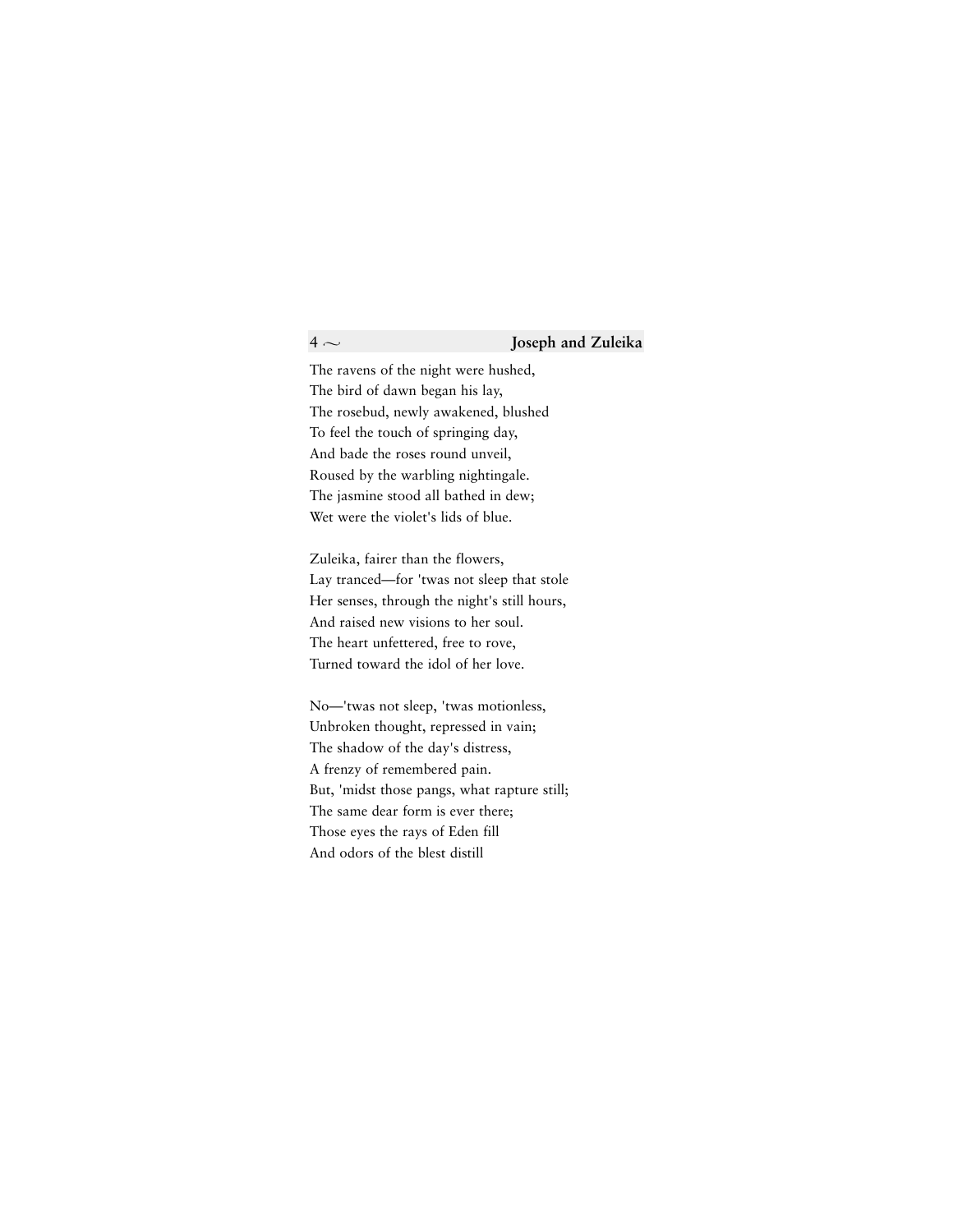### **Jami**  $\sim$  5

From every curl of that bright hair! His smiles!—such smiles as houris wear When from their caves of pearl they come, And bid the true believer share The pleasures of their sacred home. See, on his shoulder shines a star That glows and dazzles as he moves: She feels its influence afar, She gazes, worships, hopes—and loves!

At this period, while her mind is absorbed by the one engrossing idea, an embassy arrives in Mauritania from that very country, Egypt, the land of all her hopes, soliciting the hand of the princess for the Asis, or grand vizier of Pharaoh, an offer which she unhesitatingly accepts, being secretly convinced that her visionary lover and her proposed future husband are the same. She accordingly departs for Egypt, with a splendid and numerous retinue, and makes a magnificent entry into Memphis, under the escort of the Asis Potiphar, or Kitfir, himself, who comes to meet his bride. Curious to discover his identity, she anxiously seizes an opportunity of peeping through the curtains of her litter, but is filled with grief and dismay on finding a totally differ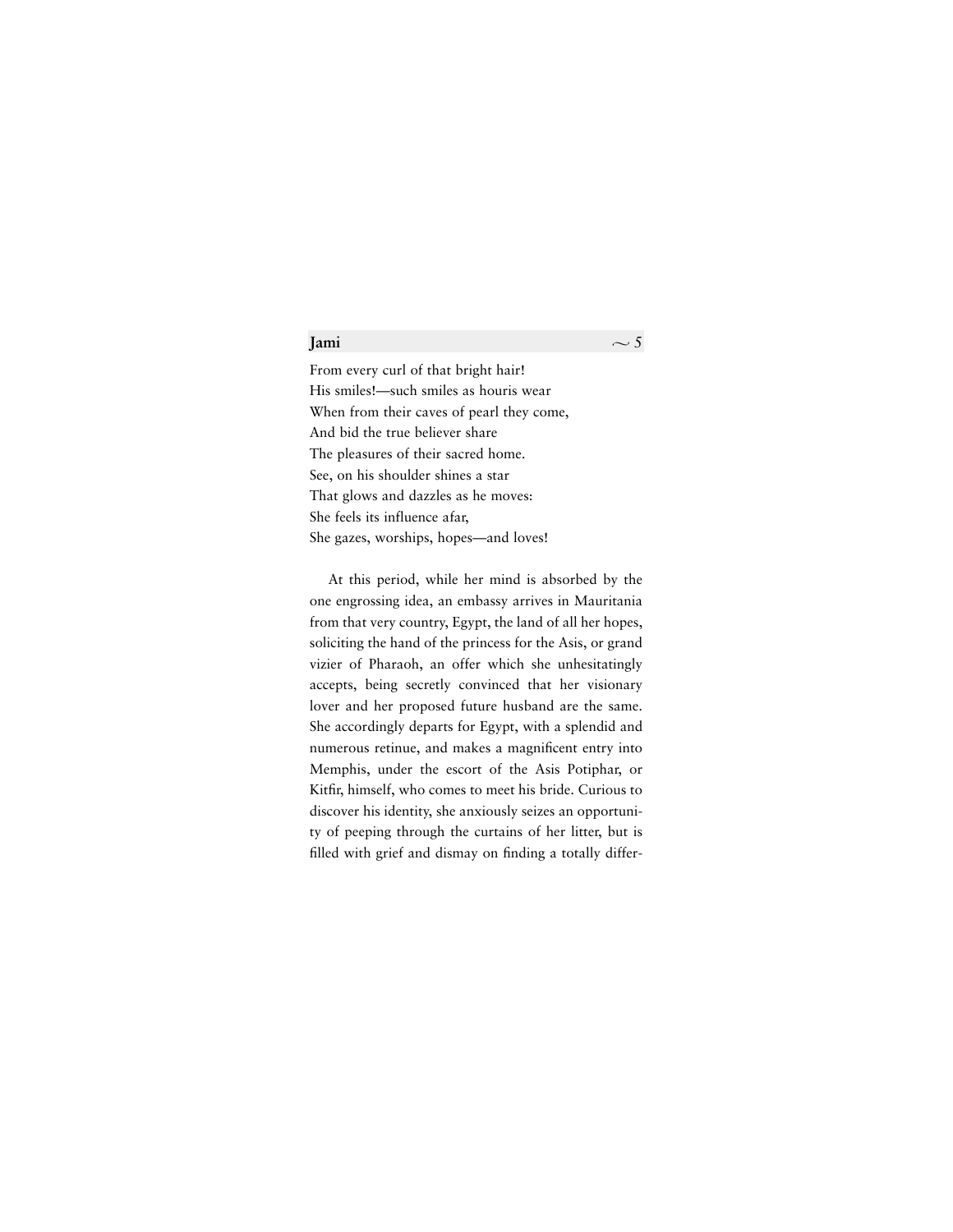ent person from the lovely image of her dreams. She thus exclaims, on hearing the acclamations which announce the arrival of the Asis, when he first comes to meet her, before she has yet made the discovery fatal to her peace:

O joy too great!—O hour too blest! He comes—they hail him—now, more near, His eager courser's feet I hear. Oh heart! be hushed within my breast, Burst not with rapture! Can it be? The idol of my life—divine, All radiant, clothed in mystery, And loving me as I adore, As none dared ever love before, Shall be—nay, is—even now, is mine!

I will be patient, but his breath Seems stealing o'er my senses—death Were better than suspense like this— One draught—though 'twere the last—of bliss! One glance, though in that glance I die, To prove the glorious certainty!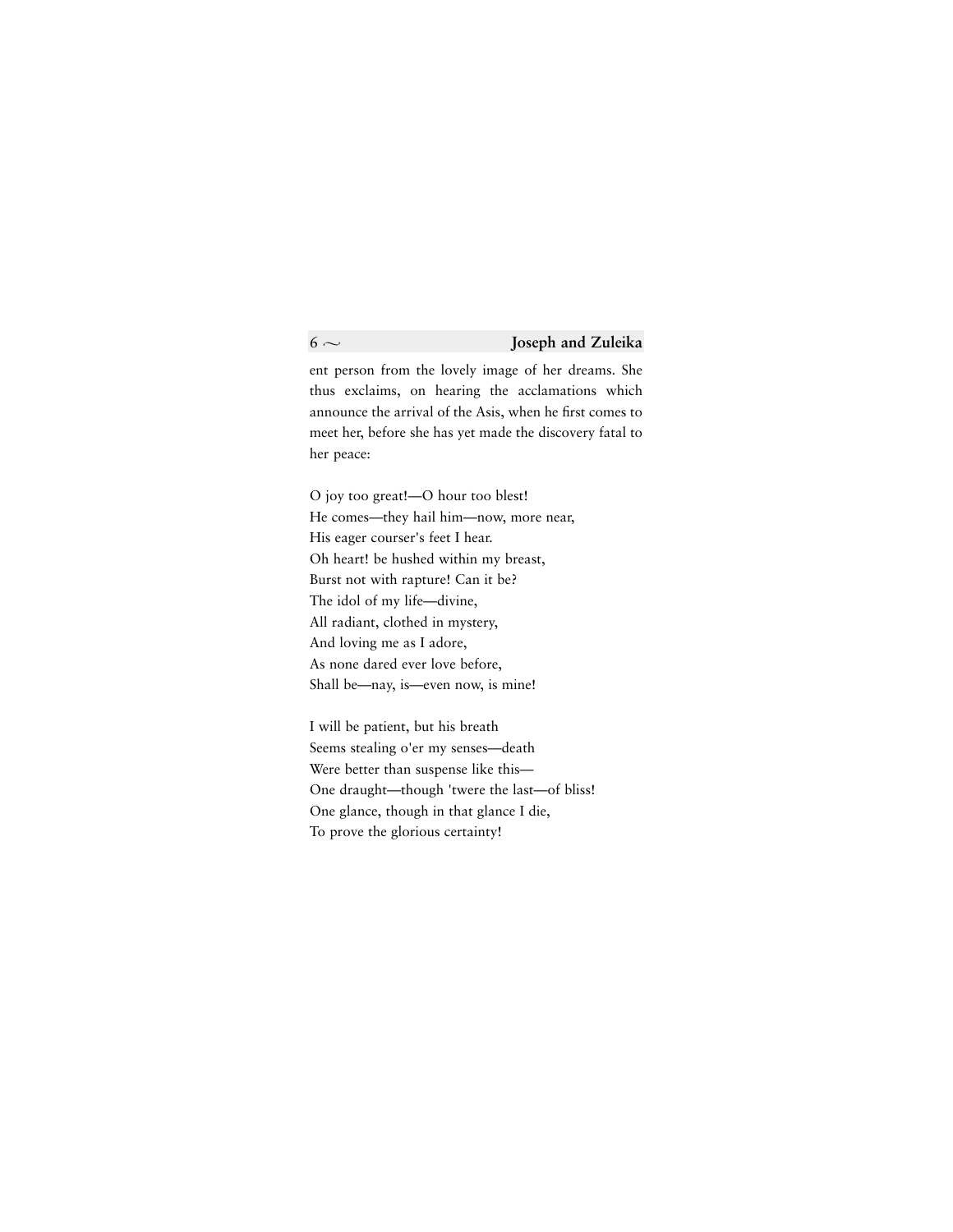### **Jami**  $\sim$  7

Not he! not he! on whom for years My soul has dwelt with sacred truth; For whom my life has passed in tears, And wasted was my bloom of youth; For whom I breathed, and thought, and moved, My own, my worshiped, my beloved! I hailed the night, that I might gaze Upon his star's unconquered blaze: The morn but rose that I might pray, Hope, wish, expect from day to day, My sole existence was that thought, And I do wake to know 'tis naught? Vain tears, vain madness, vain endeavor, Another blasts my sight forever !

Dawn upon the wide world broke, And the sun's warm rays awoke; Scattering o'er the cloudy sky Hues of rich variety: Such bright tinting as illumes With its rays the peacock's plumes, And the parrot's feathers bright, Touches with a starry light.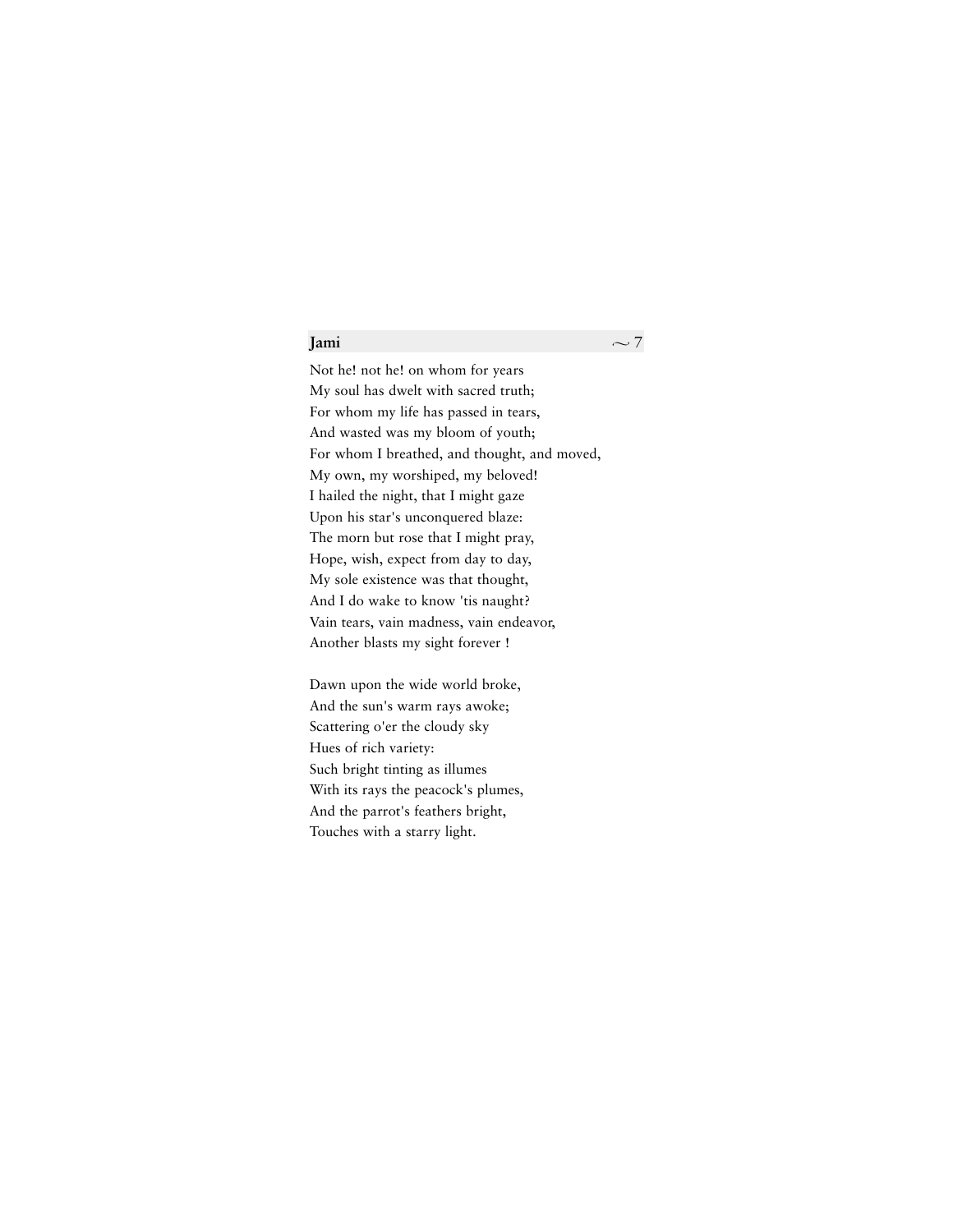### $8 \sim$  **Joseph and Zuleika**

The Asis rides in kingly guise; Yon curtained litter holds the prize More precious than all wealth beside— His own, his young, his peerless bride.

Around, afar, of homage proud, In countless ranks his warriors crowd, Well may the lordly Asis boast The glories of his gorgeous host. Rich are the veils, profusely spread, That canopy the "fair one's" head; Like some delicious tree that throws Its shade, inviting to repose: And, like soft turf, the carpets lie, Bedecked with gay embroidery.

The temple moves, all-glorious, on— Throned in the midst the "happy one." All heaven resounds with shout and song, As the bright pageant sweeps along. The camel-drivers' cries succeed, Urging their stately beasts to speed. Whose hoofs, with swift and frequent tread, The sands with moonlike forms have spread: The earth is plowed with coursers' feet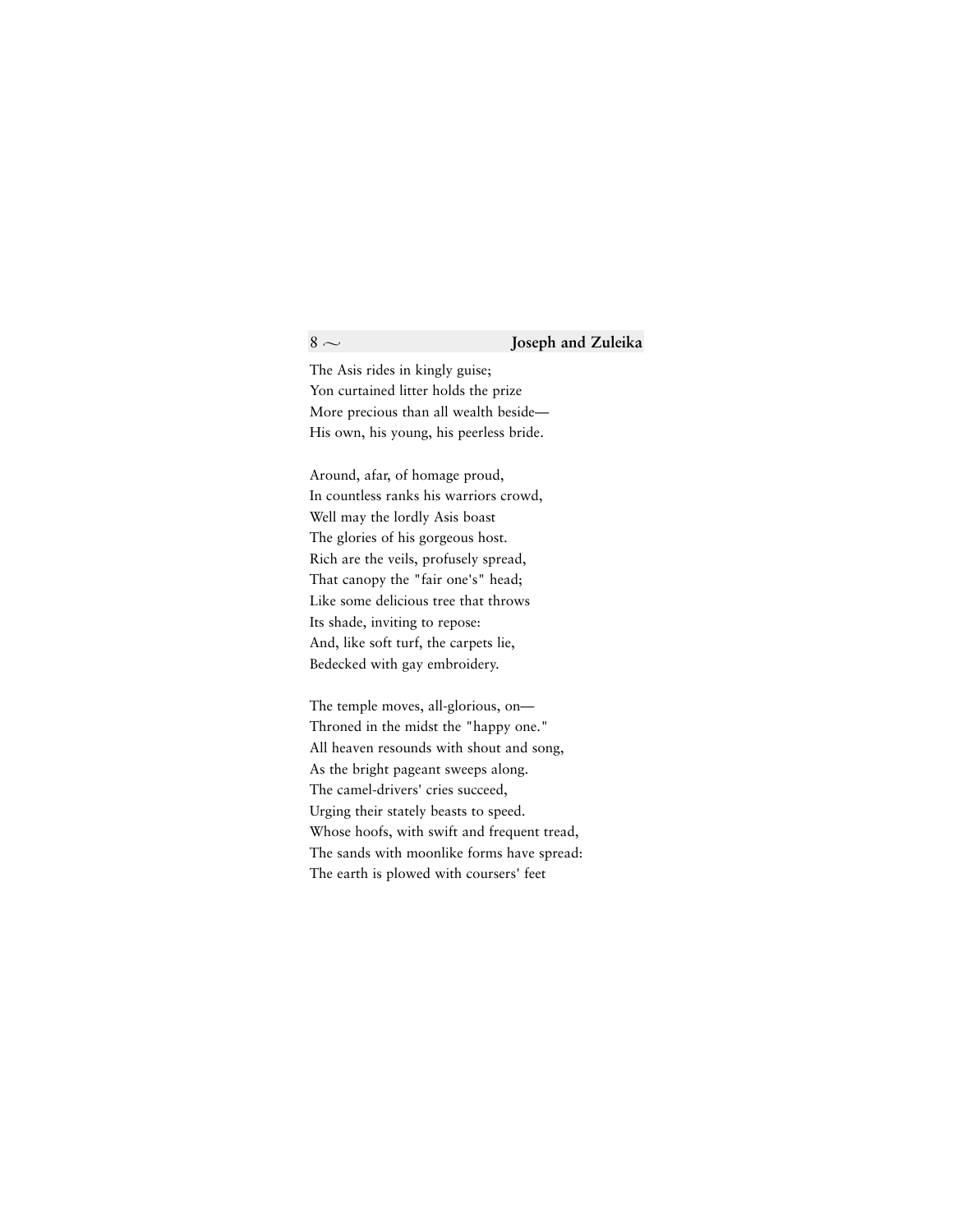### **Jami**  $\sim$  9

And still fresh hosts the wounds repeat. Many a fair and blushing maid Exulted in the gay parade: And all who called the Asis lord Hailed the fair idol he adored. But she— "the beautiful," "the blest"— What pangs, what tumults shook her breast! She sat, concealed from every eye— Alone—in hopeless misery.

"O Fate!" she cried; "O ruthless Fate! Why am I made thy mark of hate? Why must my heart thy victim be? Thus lost, abandoned—crushed by thee! Thou camest, in troubled dreams, and stole The peace, the pleasure of my soul, In visions that the blest might share, Whose only fruit has been despair. I see each glittering fabric fall; But vain reproach, vain trust, vain all! For help, for rest, where can I fly? My heart is riven—let me die!

Have I then lingered long in pain, In sad suspense, in musings vain,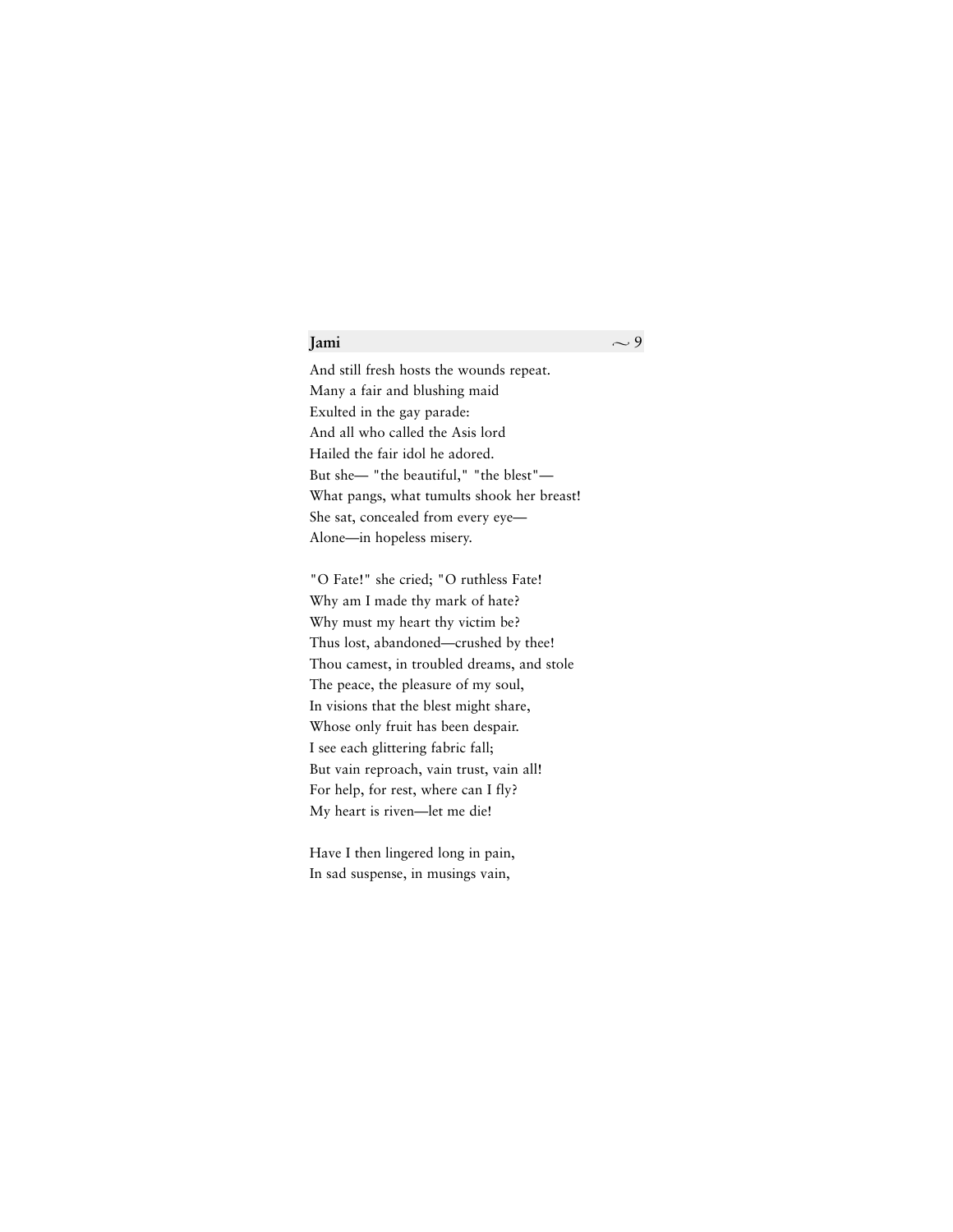To be—O crowning grief! betrayed, In foreign lands a victim made? Relentless destiny! accurst Were all the joys thy visions nurst. Is there no drop of hope left yet? Must I all promises forget? Dash not my cup to earth: say, Power benign, I may be blest—even yet he may be mine!"

"Why hast thou thus cruelly Robbed me of my peace? What have I done to thee to be thus treated: it is folly indeed that I seek help from thee. When souls melt, thou art called upon for aid; What is the melting of thy soul?"

Thus raved Zuleika, when without Arose the sudden deafening shout That hailed the close of all their toil—

"Lo!—Memphis! and the banks of Nile!"

Then, far and wide, the glittering ranks Rush to the fiowery river's banks. The Asis' sign his slaves obey,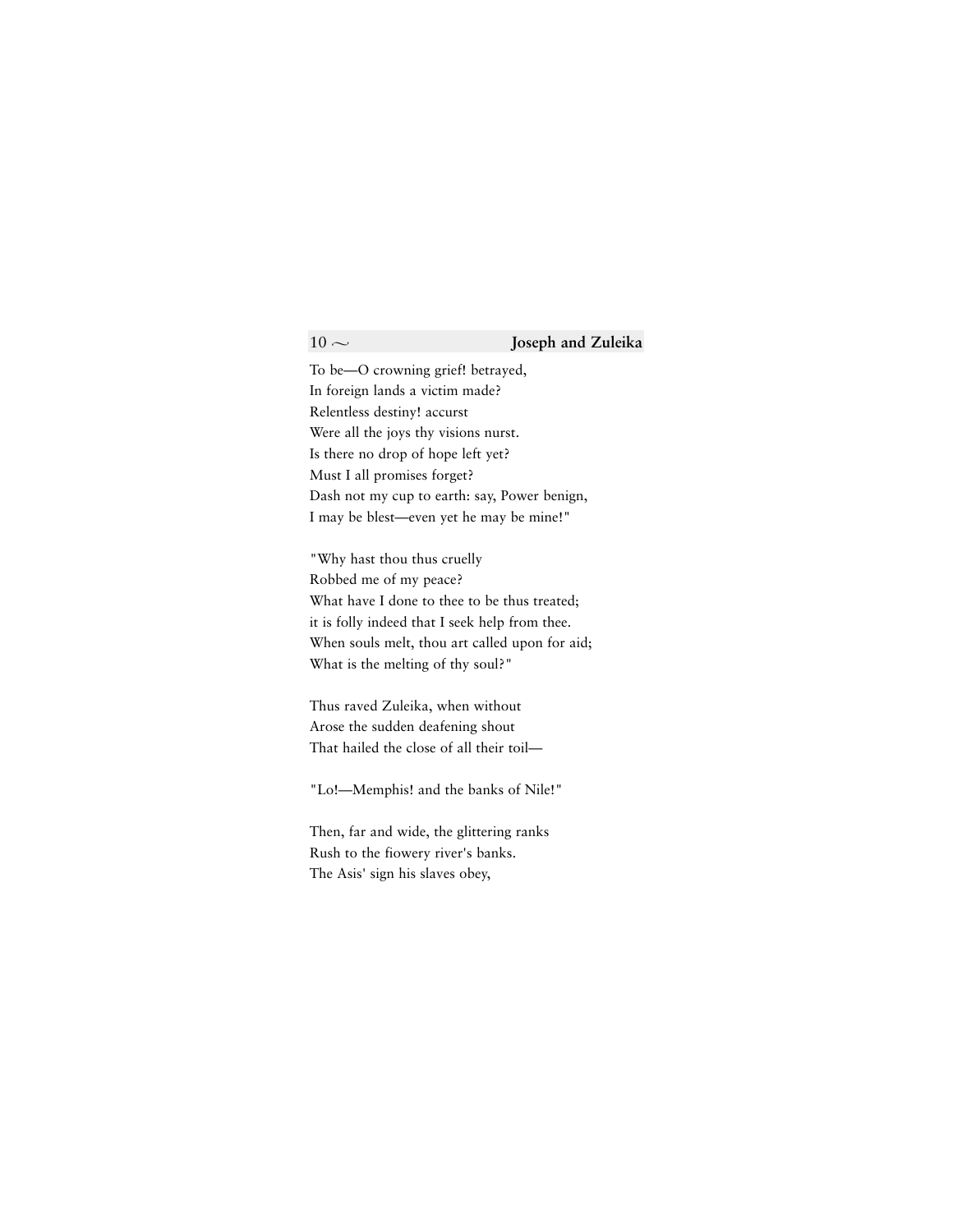Gold, silver, flowers, bestrew the way: And o'er the litter gems are thrown, Whose countless rays like meteors shone; As thick they fall as on the rose Hang the rich dews at evening's close; The courser's feet on rubies trod, O'er mounds of gold the camel strode.

On swept the train—one gorgeous mile, Planting with gems the banks of Nile; The proud stream rolled its waters deep O'er pearls in many a shining heap: Each shell was filled with pearls; each scale That clothed the crocodile in mail Was changed to silver, as he lay And basked amidst the fervid ray.

And onward to the palace-gate The train poured on, in sumptuous state; The glowing portals opened wide— In flowed the overwhelming tide, Ushering the Asis and his bride.

A throne the Peris might have framed, The sun and moon's pale luster shamed: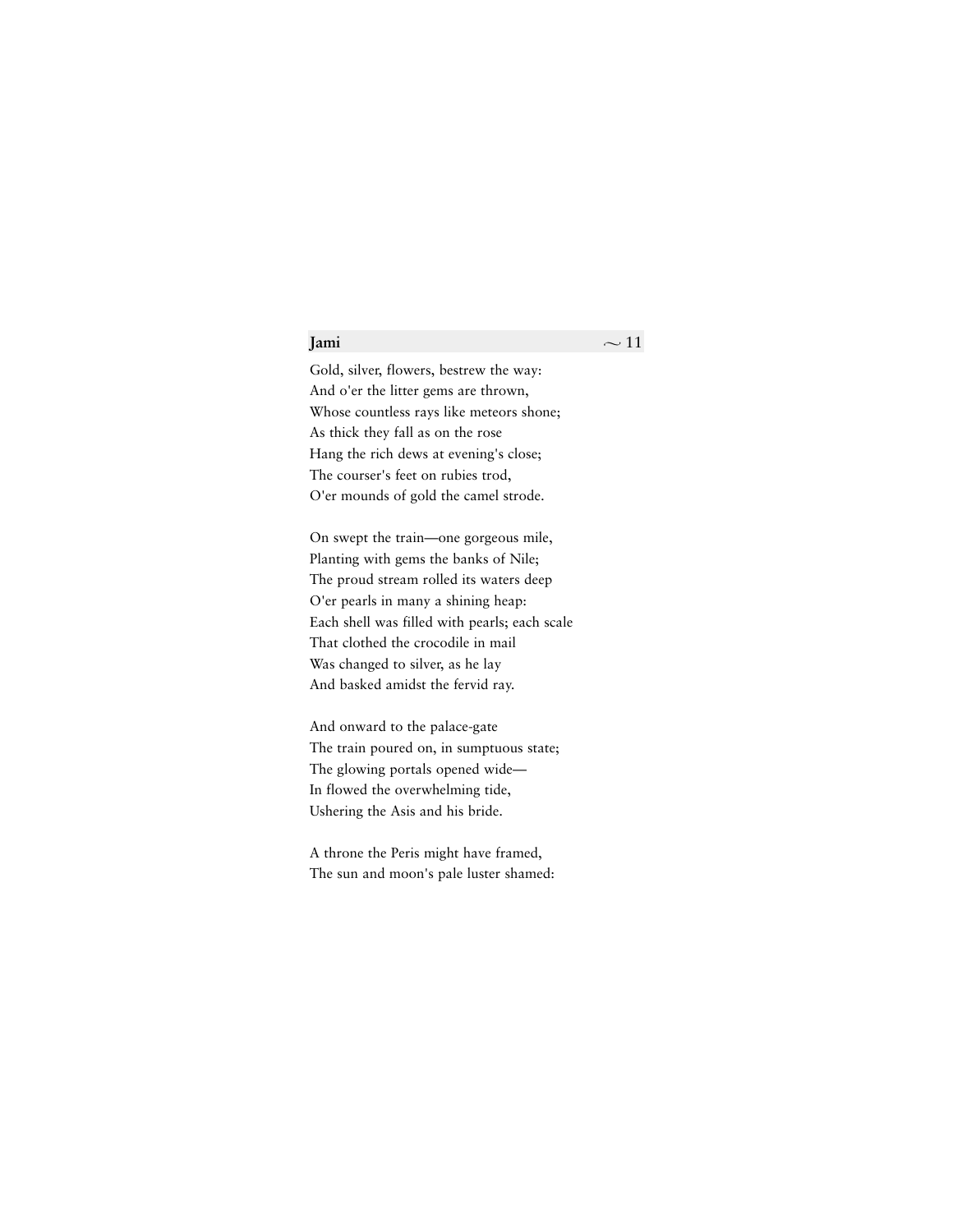And she, whose radiance all effaced— Zuleika—on the throne was placed. Sparkling with jewels, red with gold, Her heart shrunk, withered, crushed, and cold;

Although a feverish sense of pain Frenzied her mind and seared her brain: As on a flaming hearth she sat— Amidst rejoicing—desolate! Laden with many a priceless gem, Crowned with a gorgeous diadem. Each pearl a poisonous drop appears: And from her eyes fall scalding tears.

And thus a crown is gained—for this, We leave all thoughts of present bliss! We toil, we strive, we live in care, And in the end possess—despair! Our sun of youth, of hope, is set, And all our guerdon is—regret!

The poem now pursues the Scriptural account of the life of Joseph, or Yussuf, whose supernatural beauty is,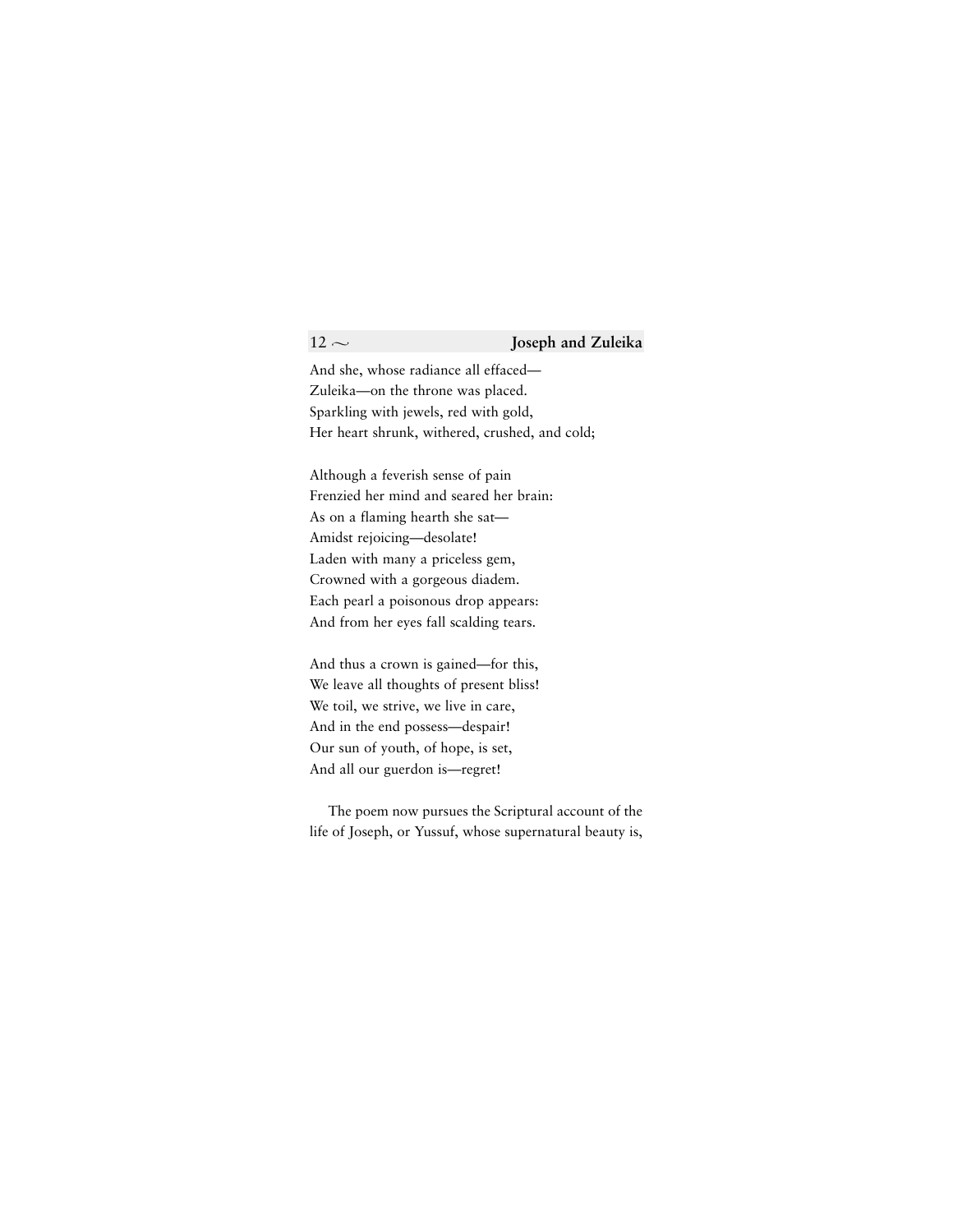however, described as being the especial gift of God, and recorded to have been so great that no woman could look on him without love. Zuleika, therefore, only shared the fate of all her sex. Some writers say the ladies who clamored so much against her for her passion were, when he first entered the chamber where they were all assembled, in the act of cutting pomegranates, some say oranges, and in their admiration and amazement cut their fingers instead of the fruit! Yussuf is considered the emblem of divine perfection, and Zuleika's love is the image of the love of the creature toward the Creator: some go so far as to say that we ought to follow her example, and should permit the beauty of God to transport us out of ourselves. The rapid change from prison to high estate of Yussuf they consider a type of the impatience of the soul to burst its fetters and join its Creator.

Yussuf was always surrounded with a celestial light, typical as well of the moral beauty and wisdom which adorned his mind. He is sold as a slave, and Zuleika becomes his purchaser, to the great rage and envy of all her rivals, amongst whom was included the Princess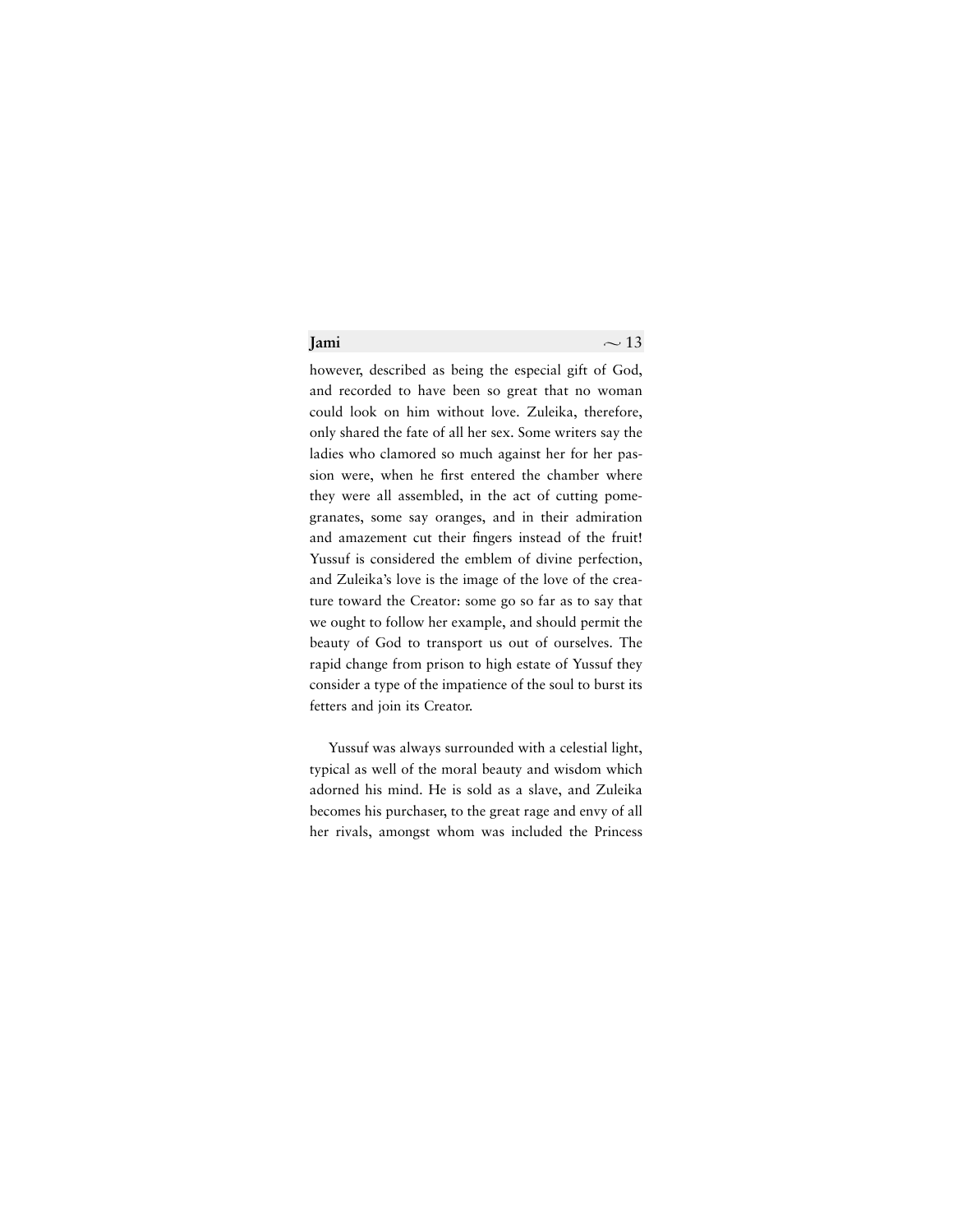Nasigha, of the race of Aad. The beautiful Yussuf now enters her service, and, at his own desire, a flock of sheep are given to his special keeping, his admiring mistress wishing, by every indulgence, to attach him to her. The nurse of Zuleika is the confidante of the passion which she cannot control, and which, at length, in an imprudent moment, she discloses to its object himself. His father, Jacob, or the angel Gabriel in his likeness, appears, to warn him of his danger, and he flies, leaving his mistress in an agony of despair, rage, and grief. She thus exclaims:

Is this a dream?—another dream, Like that which stole my senses first, Which sparkled o'er my life's dull stream, By idle, erring fancy nursed? Was it for this my life I spent In murmurs deep, and discontent— Slighted, for this, all homage due, From gen'rous, faithful love withdrew? For this, no joy, no pomp have prized; For this, all honors have despised— Left all my soul, to passion free, To be thus hated—spurned-by thee? O God! to see thee loathing turn,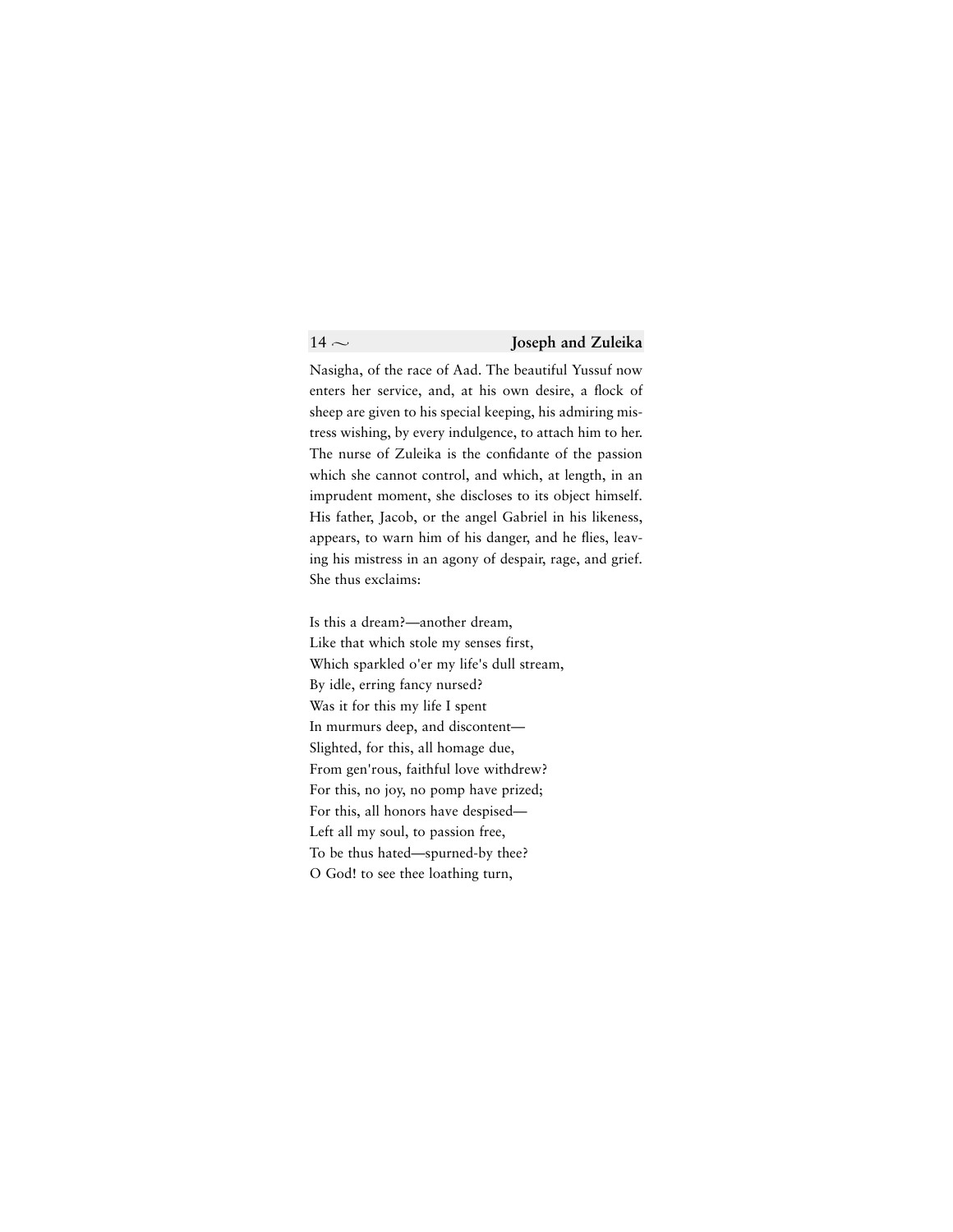While on my cheeks swift blushes burn: Contempt, abhorrence on thy brow, Where radiant sweetness dwelt—>till now! Thy bitter accents, fierce, severe, In harsh, unwonted tones to hear: Thy horror, thy disgust to view, And know thy accusations true! All, all but this I could have borne— A husband's vengeance and his scorn; To be reproached, disgraced, reviled, So Yussuf on his victim smiled. I would, amidst the desert's gloom, Have hailed, with thee, a living tomb; My home, my state, my birth forgot, And, with thy love, embraced thy lot; Had taught my heart all pangs to share, And prove what perfect love can dare.

Let me look back to that dark hour That bound my spirit to thy power— Thy grateful words, thy glance recall, My hopes, my love—and curse them all; Let me thy tender looks retrace, The glories of thy heavenly face; Thy brow, where Aden's splendor lies,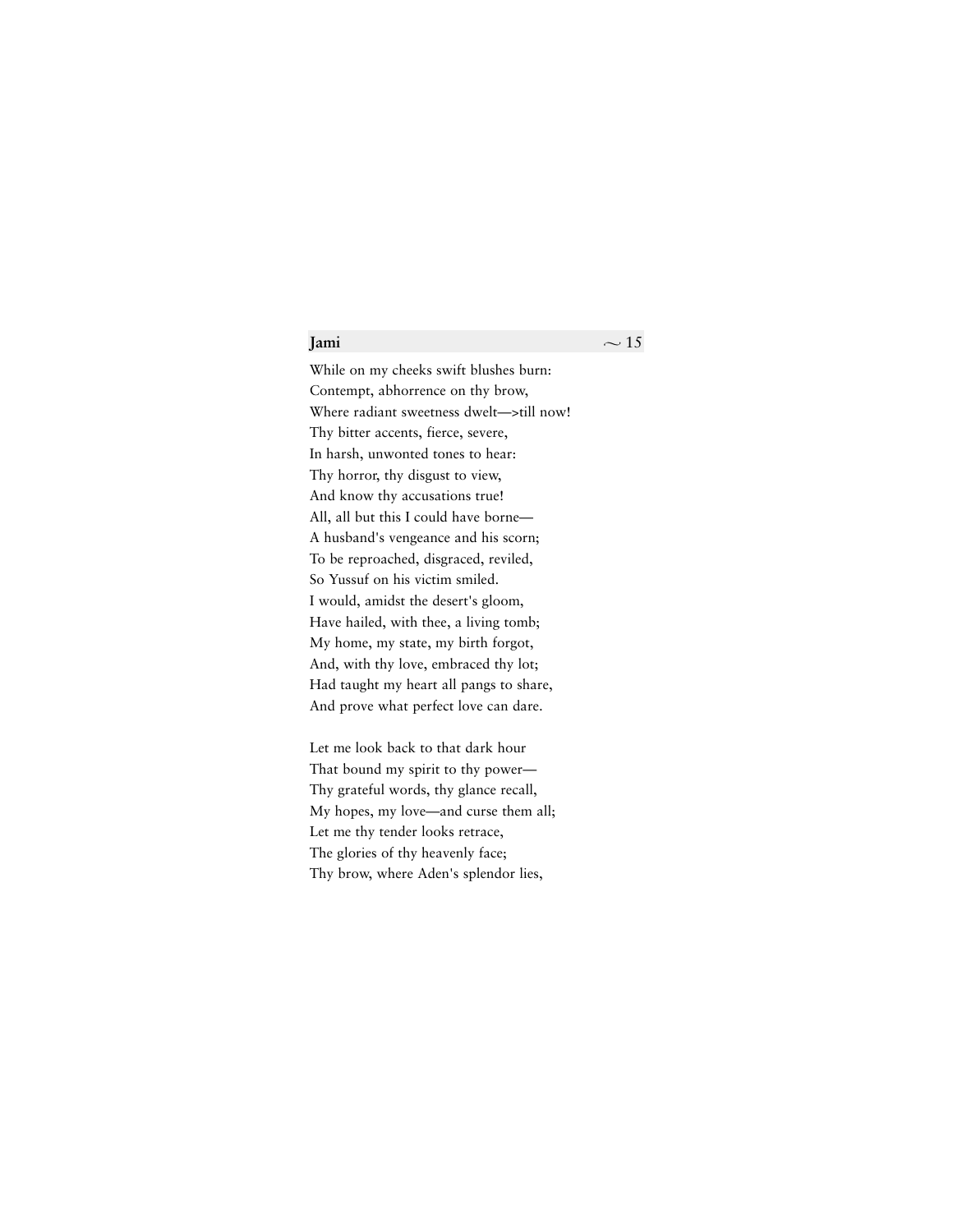### $16 \sim$  **Joseph and Zuleika**

And the mild luster of thine eyes: Yet, let my heart no weakness prove, But hate thee as I once could love.

What fearful eloquence was thine, What awful anger—just—divine! Shuddering, I saw my heart displayed. And knew all this I should have said! 'Twas mine to shrink, withstand, in time, For, while I sinned, I knew my crime.

O wretched, wavering heart!—as vain Thy wild resentment as thy pain: One thought alone expels the rest, One sole regret distracts my breast, O'ermastering and subduing all— More than my crime, more than my fall: Are not shame, fear, remorse, forgot, In that one thought—he loves me not?

Though in a dark and narrow cell The "fair beloved" confined may dwell, No prison is that dismal place, 'Tis filled with dignity and grace: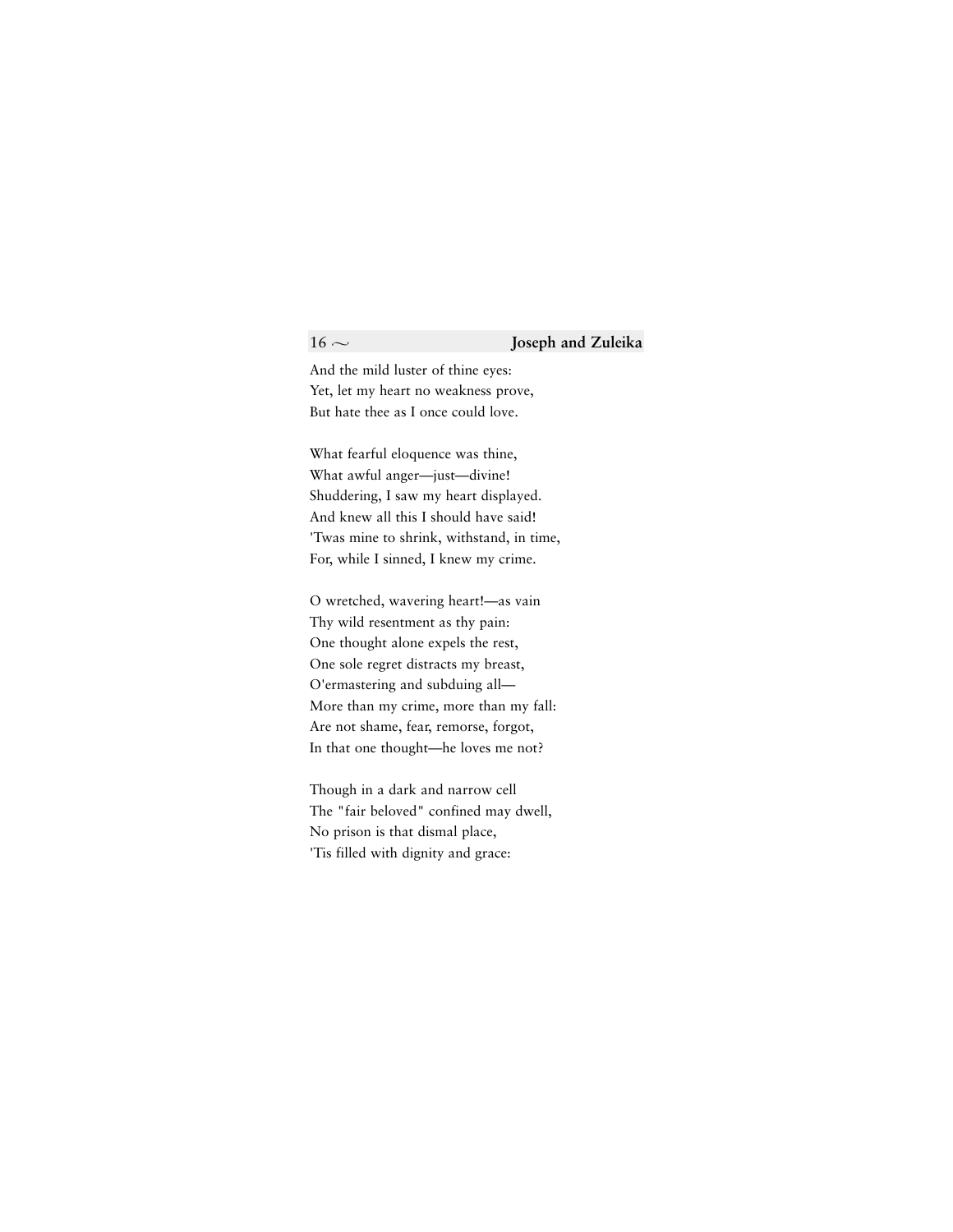And the damp vaults and gloom around Are joyous spring, with roses crowned.

Not Paradise to me were fair If he were not a dweller there; Without his presence all is night, My soul awakes but in his sight: Though this frail tenement of clay May here amidst its pomp remain, My spirit wanders far away, And dwells with his in prisoned pain.

In solitude, where Being signless dwelt, And all the universe still dormant lay Concealed in selflessness, One Being was Exempt from "I" or "Thou"-ness, and apart From all duality; Beauty Supreme, Unmanifest, except unto Itself By Its own light, yet fraught with power to charm The souls of all; concealed in the Unseen, An Essence pure, unstained by aught of ill. No mirror to reflect Its loveliness, Nor comb to touch Its locks; the morning breeze Ne'er stirred Its tresses; no collyrium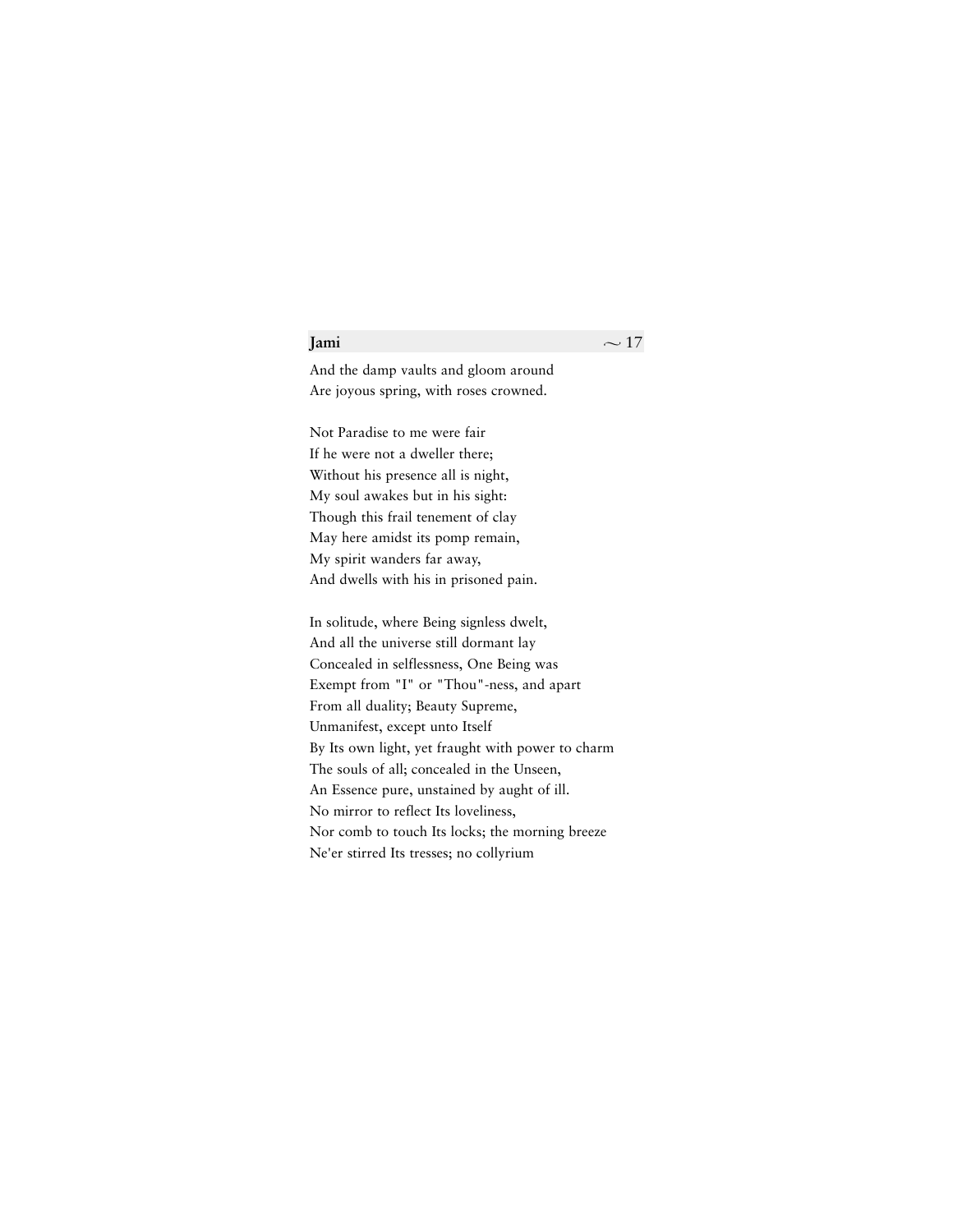Lent luster to Its eyes; no rosy cheeks O'ershadowed by dark curls like hyacinth Nor peach-like down were there; no dusky mole Adorned Its face; no eye had yet beheld Its image. To Itself it sang of Love In wordless measures. By Itself it cast The die of Love. But Beauty can not brook Concealment and the veil, nor patient rest Unseen and unadmired; 'twill burst all bonds, And from Its prison-casement to the world Reveal Itself. See where the tulip grows In upland meadows, how in balmy spring It decks itself; and how amidst its thorns The wild rose rends its garment, and reveals Its loveliness. Thou too, when some rare thought; Or beauteous image, or deep mystery Flashes across thy soul, canst not endure To let it pass, but holdst it, that perchance In speech or writing thou mayst send it forth To charm the world. Whatever beauty dwells, Such is its nature, and its heritage From Everlasting Beauty, which emerged From realms of purity to shine upon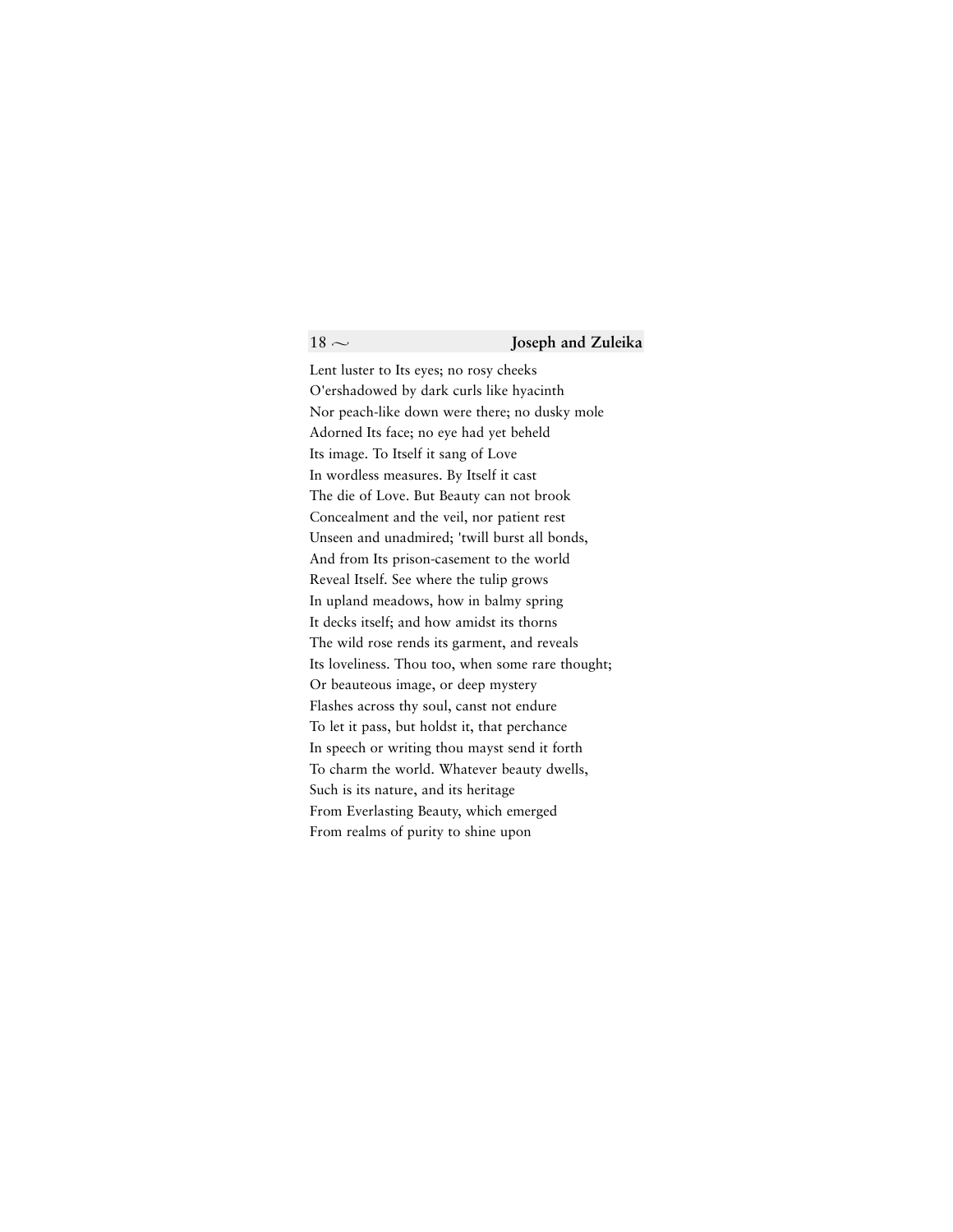The worlds, and all the souls which dwell therein. One gleam fell from It on the universe And on the angels, and this single ray Dazzled the angels, till their senses whirled Like the revolving sky. In diverse forms Each mirror showed it forth, and everywhere Its praise was chanted in new harmonies. The cherubim, enraptured, sought for songs Of praise. The spirits who explore the depths Of boundless seas, wherein the heavens swim Like some small boat, cried with one mighty voice,

"Praise to the Lord of all the universe!"

Behold those spheres forever circling, bound With scarves of azure, in their mystic round. See, their light mantles loosely floating throw A flood of radiance on the world below. See them pursuing through the night and day, True to their purpose, their triumphant way. Each, like a player's ball obedient, still Is moved and guided by superior will. One eastward from the west its journey bends,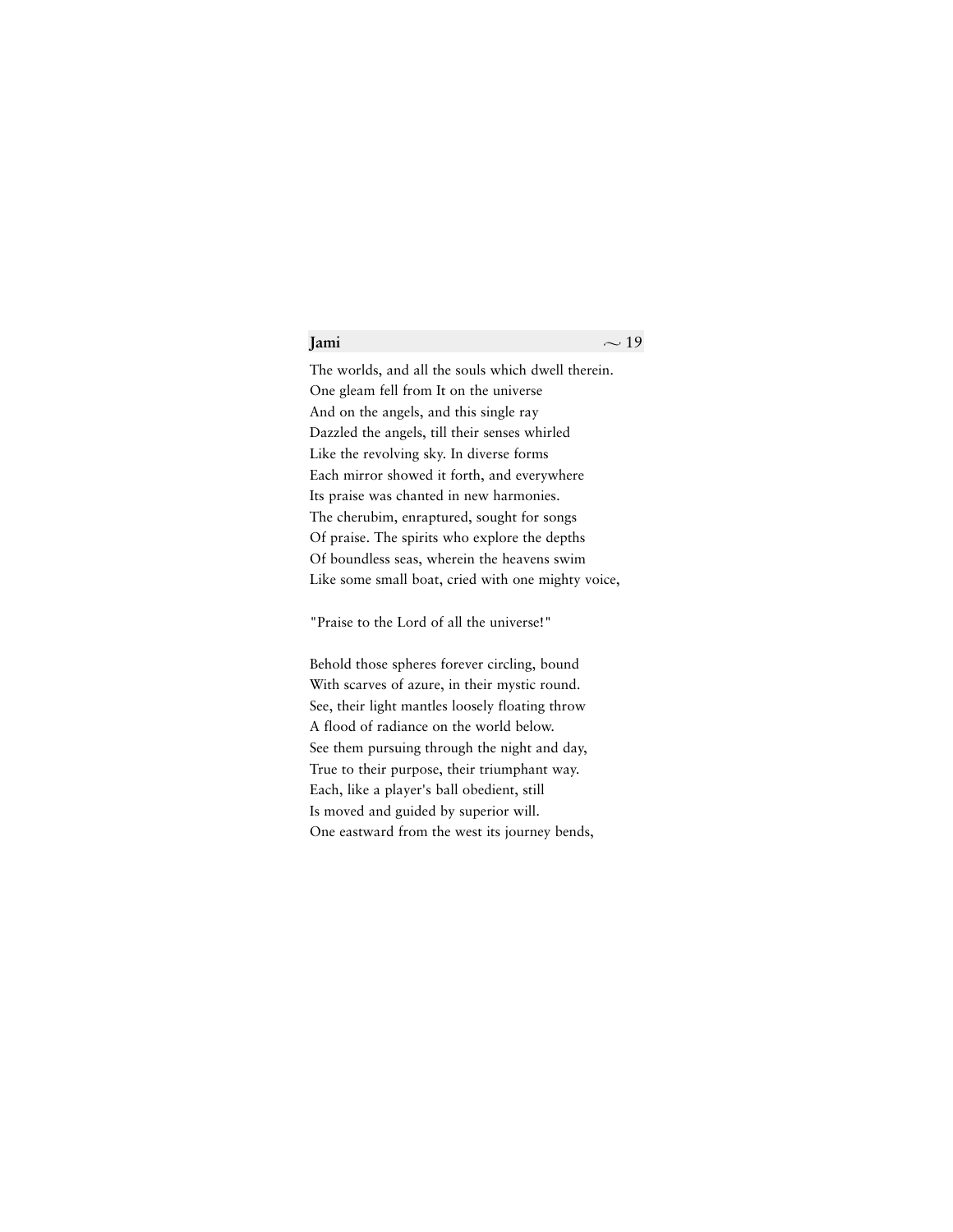### $20 \sim$  **Joseph and Zuleika**

The other's ship to western waves descends. Each in due progress with alternate sway Lights the still night or cheers the busy day. One writes fair lines that promise golden joys: One with sad aspect bonds of bliss destroys. All, joying in their might, their task renew, And with untiring haste their course pursue. Onward forever to the goal they press With feet and loins that know not weariness. Who learns the secret of their dark intent? Who knows on whom each wanderer's face is bent?

No heart is that which love ne'er wounded: they Who know not lovers' pangs are soulless clay. Turn from the world, O turn thy wandering feet; Come to the world of Love and find it sweet.

Once to his master a disciple cried: "To wisdom's pleasant path be thou my guide." "East thou ne'er loved?" the master answered; "learn The ways of love and then to me return." Drink deep of earthly love, that so thy lip May learn the wine of holier love to sip. But let not form too long thy soul entrance: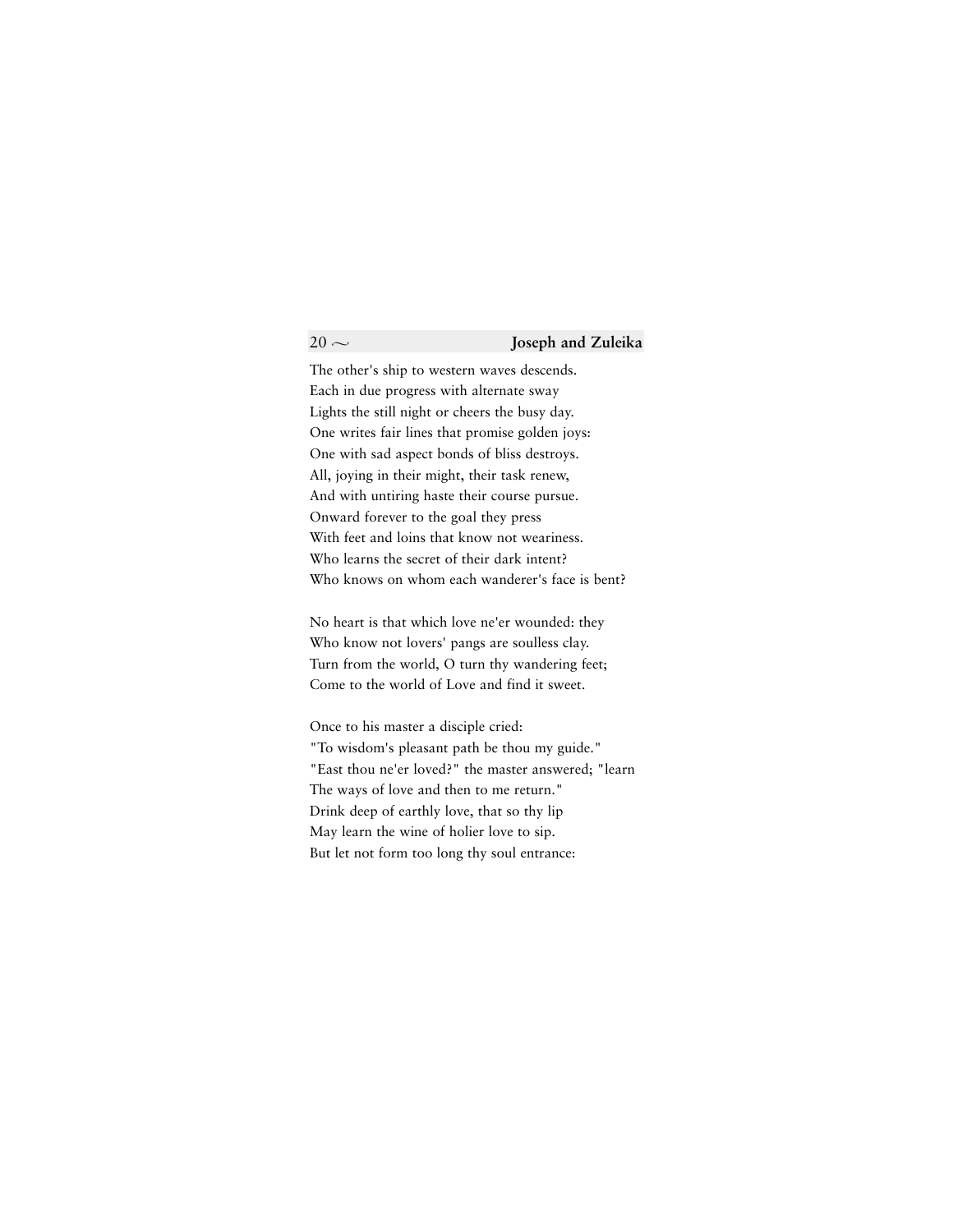Pass o'er the bridge; with rapid feet advance. If thou wilt rest, thine ordered journey sped, Forbear to linger at the bridge's head.

In this orchestra full of vain deceit The drum of Being, each in turn, we beat. Each morning brings new truth to light and fame, And on the world falls luster from a name. If in one constant course the ages rolled, Full many a secret would remain untold. If the sun's splendor never died away, Ne'er would the market of the stars be gay. If in our gardens endless frost were king, No rose would blossom at the kiss of Spring

Her face was the garden of Iram, where Roses of every hue are fair. The dusky moles that enhanced the red Were like Moorish boys playing in each rose-bed. Of silver that paid no tithe, her chin Had a well with the Water of Life therein. If a sage in his thirst came near to drink, He would feel the spray ere he reached the brink, But lost were his soul if he nearer drew,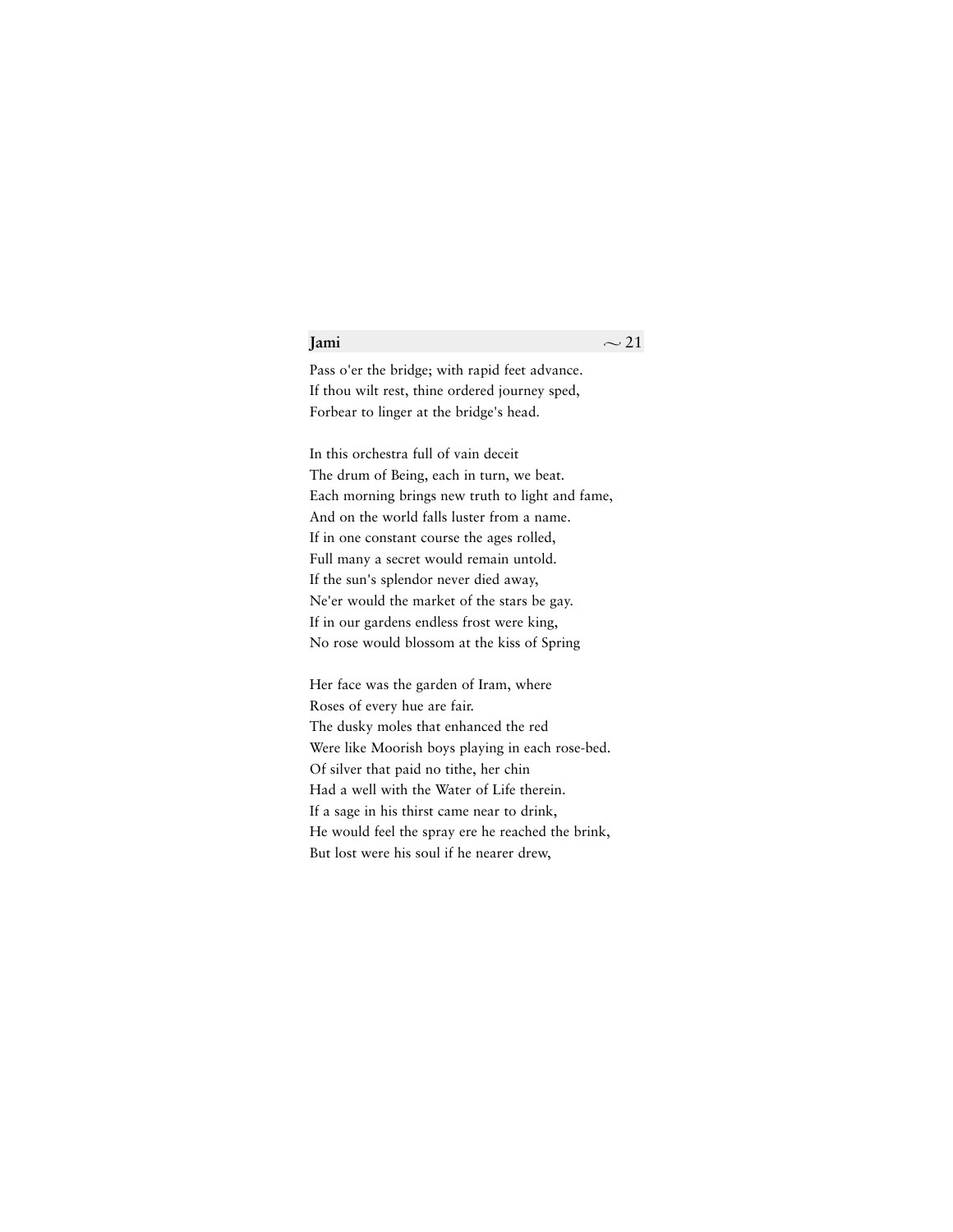For it was a well and a whirlpool too. Her neck was of ivory. Thither drawn, Came with her tribute to beauty the fawn; And the rose hung her head at the gleam of the skin Of shoulders fairer than jasmine. Her breasts were orbs of a light most pure, Twin bubbles new-risen from fount Kafur, Two young pomegranates grown on one spray, Where bold hope never a finger might lay. The touchstone itself was proved false when it tried Her arms' fine silver thrice purified; But the pearl-pure amulets fastened there Were the hearts of the holy absorbed in prayer.

"I shall roll up the carpet of life when I see Thy dear face again, and shall cease to be, For self will be lost in that rapture, and all The threads of my thought from my hand will fall; Not me wilt thou find, for this self will have fled: Thou wilt be my soul in mine own soul's stead. All thought of self will be swept from my mind, And thee, only thee, in my place shall I find; More precious than heaven, than earth more dear, Myself were forgotten if thou wert near."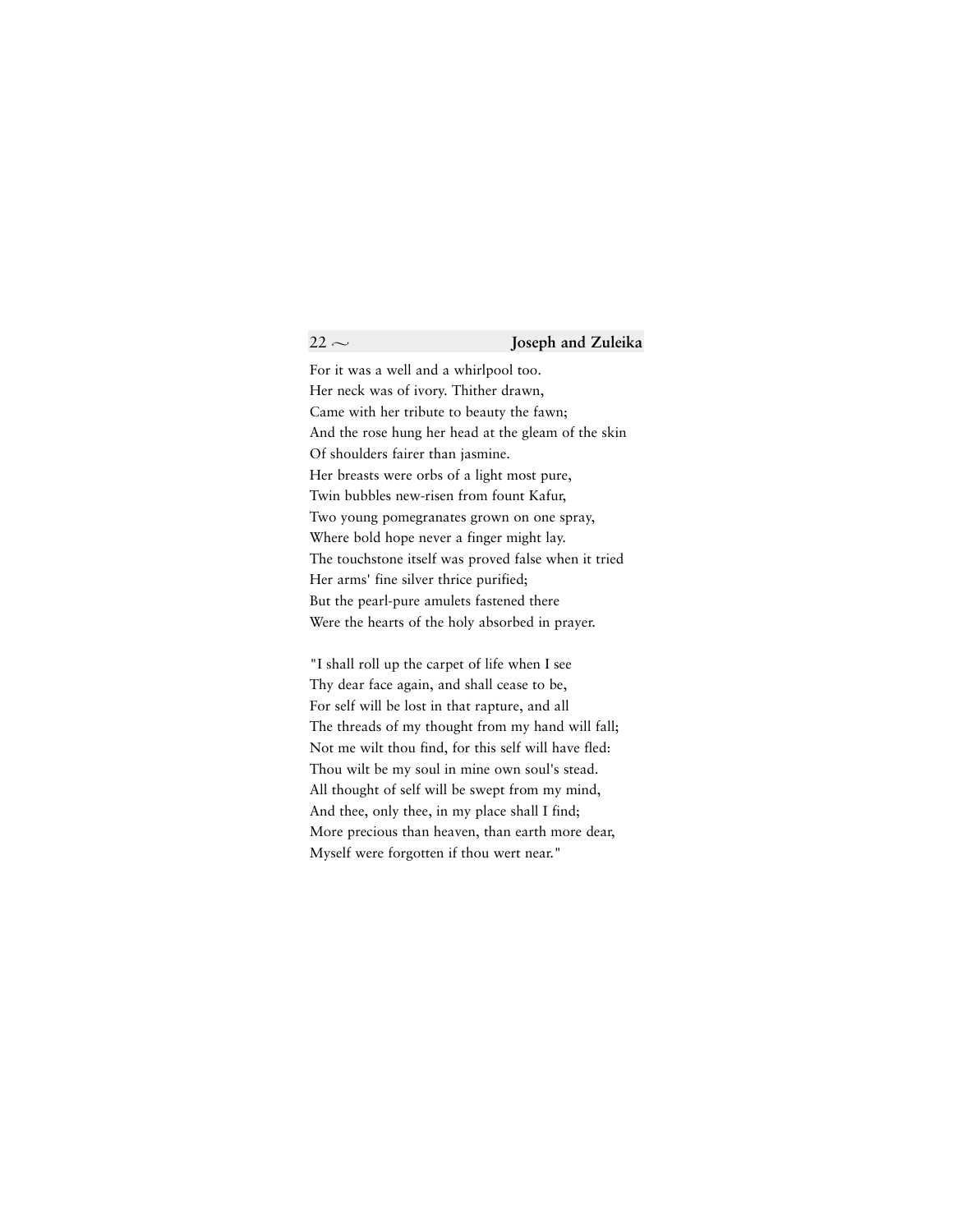"Mine eyes have been touched by the Truth's pure ray,

And the dream of folly has passed away. Mine eyes thou hast opened—God bless thee for it!— And my heart to the Soul of the soul thou hast knit. From a fond strange love thou hast turned my feet The Lord of all creatures to know and meet; If I bore a tongue in each single hair, Each and all should thy praise declare."

"By the excellent bloom of that cheek which He gave, By that beauty which makes the whole world thy slave;

By the splendor that beams from that beautiful brow, That bids the full moon to thy majesty bow; By the graceful gait of that cypress, by The delicate bow that is bent o'er thine eye; By that arch of the temple devoted to prayer, By each fine-woven mesh of the coils of thy hair; By that charming narcissus, that form arrayed In the sheen and glory of silk brocade; By that secret thou callest a mouth, by the hair Thou callest the waist of that body most fair; By the musky spots on thy cheek's pure rose,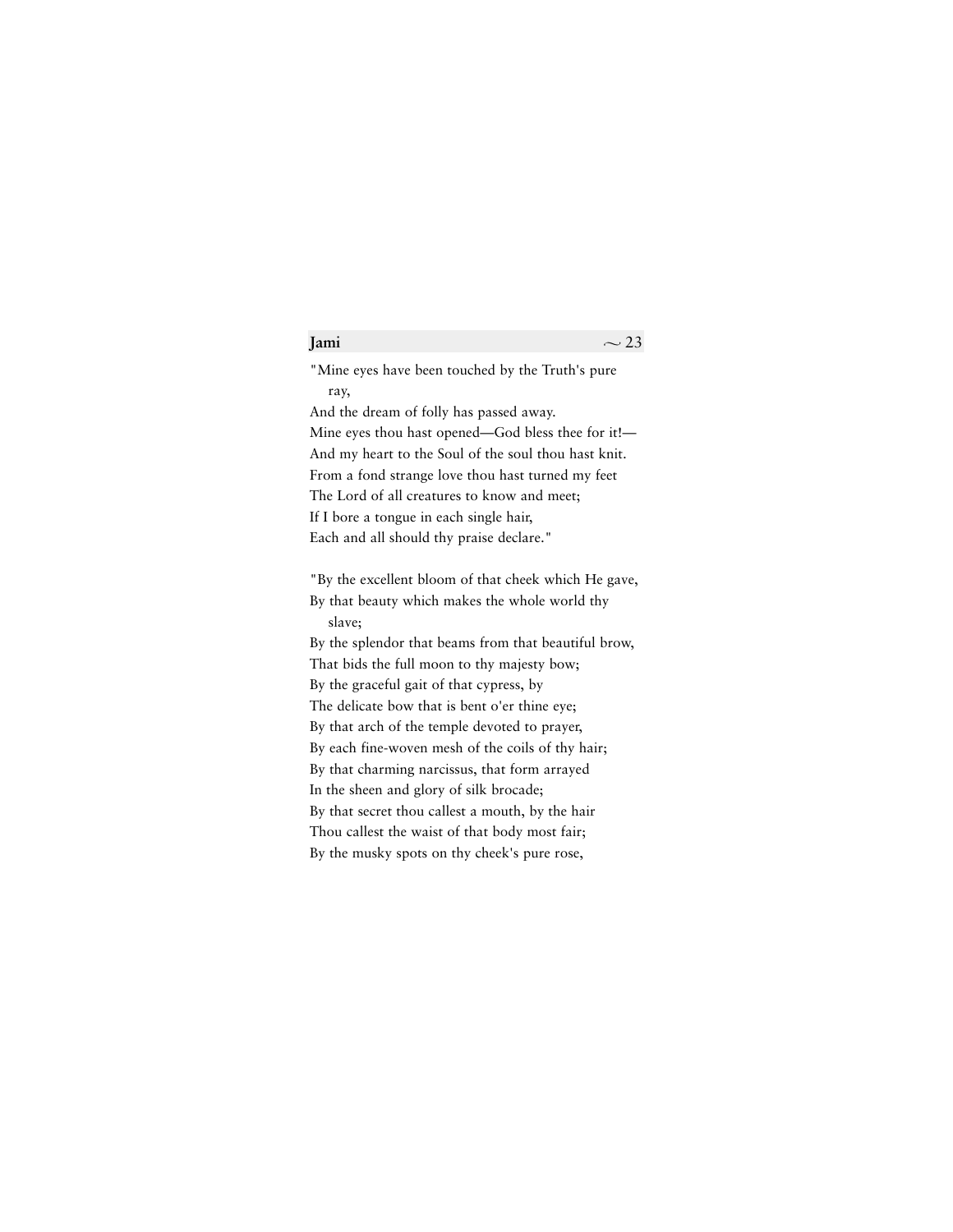By the smile of thy lips when those buds unclose; By my longing tears, by the sigh and groan That rend my heart as I pine alone; By thine absence, a mountain too heavy to bear, By my thousand fetters of grief and care; By the sovereign sway of my passion, By thy carelessness whether I live or die; Pity me, pity my lovelorn grief: Loosen my fetters and grant relief: An age has scorched me since over my soul The soft sweet air of thy garden stole. Be the balm of my wounds for a little; shed Sweet scent on the heart where the flowers are dead. I hunger for thee till my whole frame is weak: O give me the food for my soul which I seek."

In his stalls had Yussuf a fairy steed, A courser through space of no earthly breed; Swift as the heavens, and black and white With a thousand patches of day and night; Now a jetty spot, now a starry blaze, Like Time with succession of nights and days. With his tail the heavenly Virgo's hair, With his hoof the moon was afraid to compare.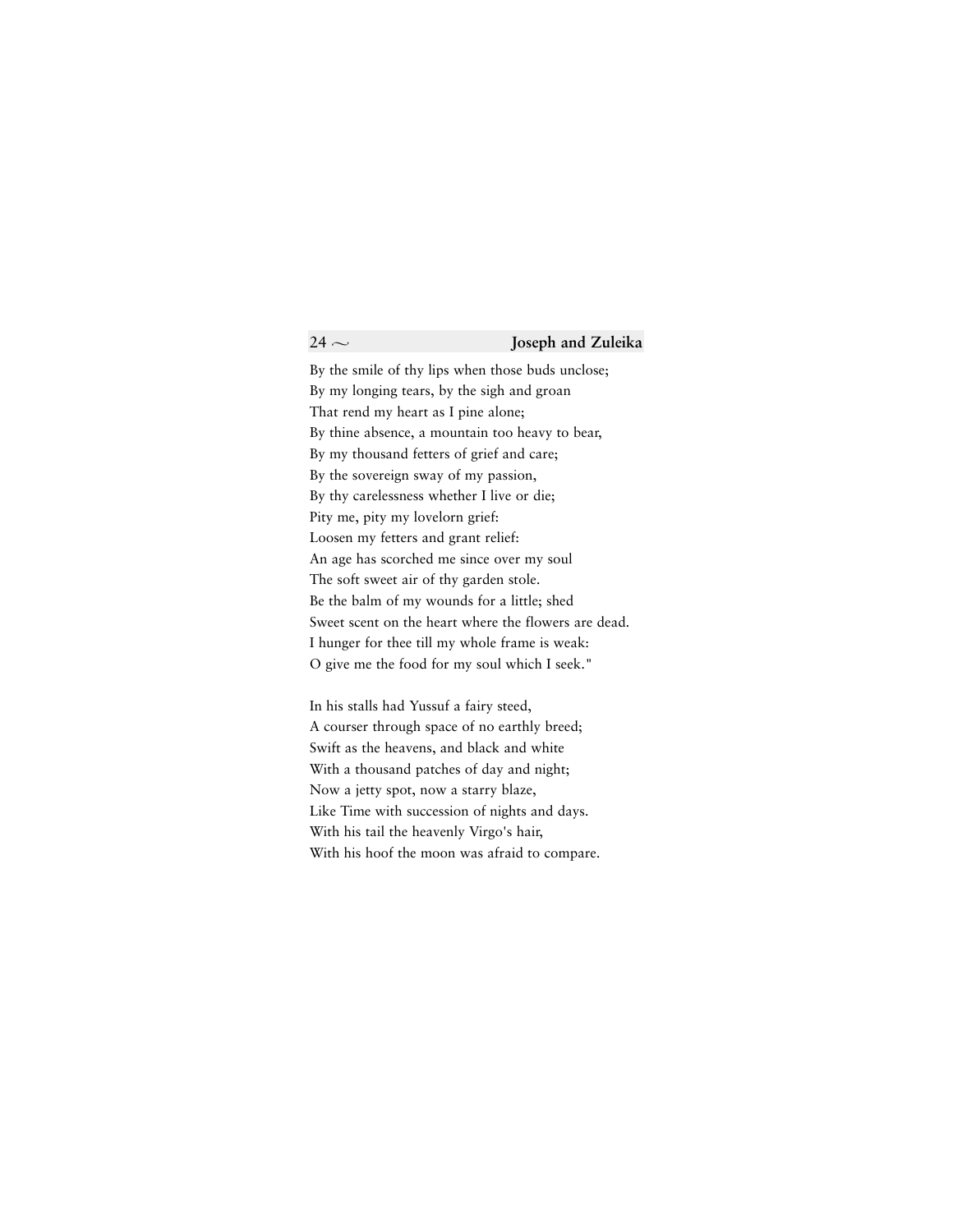Each foot with a golden new moon was shod, And the stars of its nails struck the earth as he trod. When his hoof smote sharp on the rugged flint A planet flashed forth from the new moon's dint; And a new moon rose in the sky when a shoe From the galloping foot of the courser flew. Like an arrow shot through its side in the chase, He outstripped the game in the deadly race. At a single bound he would spring, unpressed, With the lightning's speed from the east to the west.

"O thou who hast broken mine honor's urn, Thou stone of offense wheresoever I turn,

I should smite—for thy falsehood has ruined my rest—

with the stone thou art made of, the heart in my breast.

The way of misfortune too surely I trod

When I bowed down before thee and made thee my god;

When I looked up to thee with wet eyes in my woe,

I renounced all the bliss which both worlds can bestow.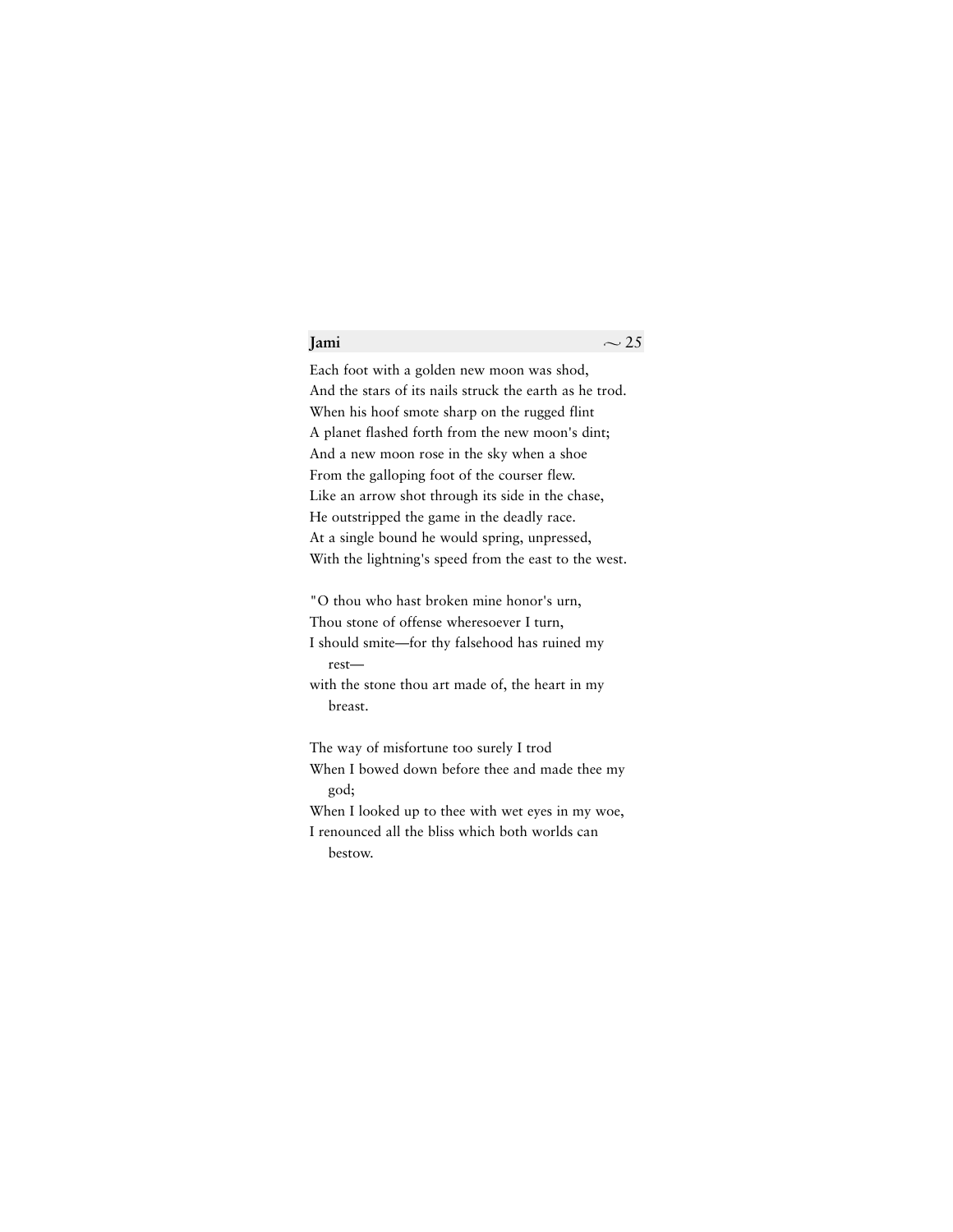From thy stony dominion my soul will I free, And thus shatter the gem of thy power and thee."

With a hard flint stone like the Friend, as she spoke, In a thousand pieces the image she broke. Riven and shattered the idol fell, And with her from that moment shall all be well. She made her ablution, 'mid penitent sighs, With the blood of her heart and the tears of her eyes. She bent down her head to the dust; with a moan She made supplication to God's pure throne:

"O God, who lovest the humble,

Thou To whom idols, their makers, their servants bow;

'Tis to the light which Thy splendor lends To the idol's face that its worshiper bends. Thy love the heart of the sculptor stirs, And the idol is graven for worshipers. They bow them down to the image, and think That they worship Thee as before it they sink. To myself, O Lord, I have done this wrong, If mine eyes to an idol have turned so long. Thou hast washed the dark stain of my sin away; Now restore the lost blessing for which I pray.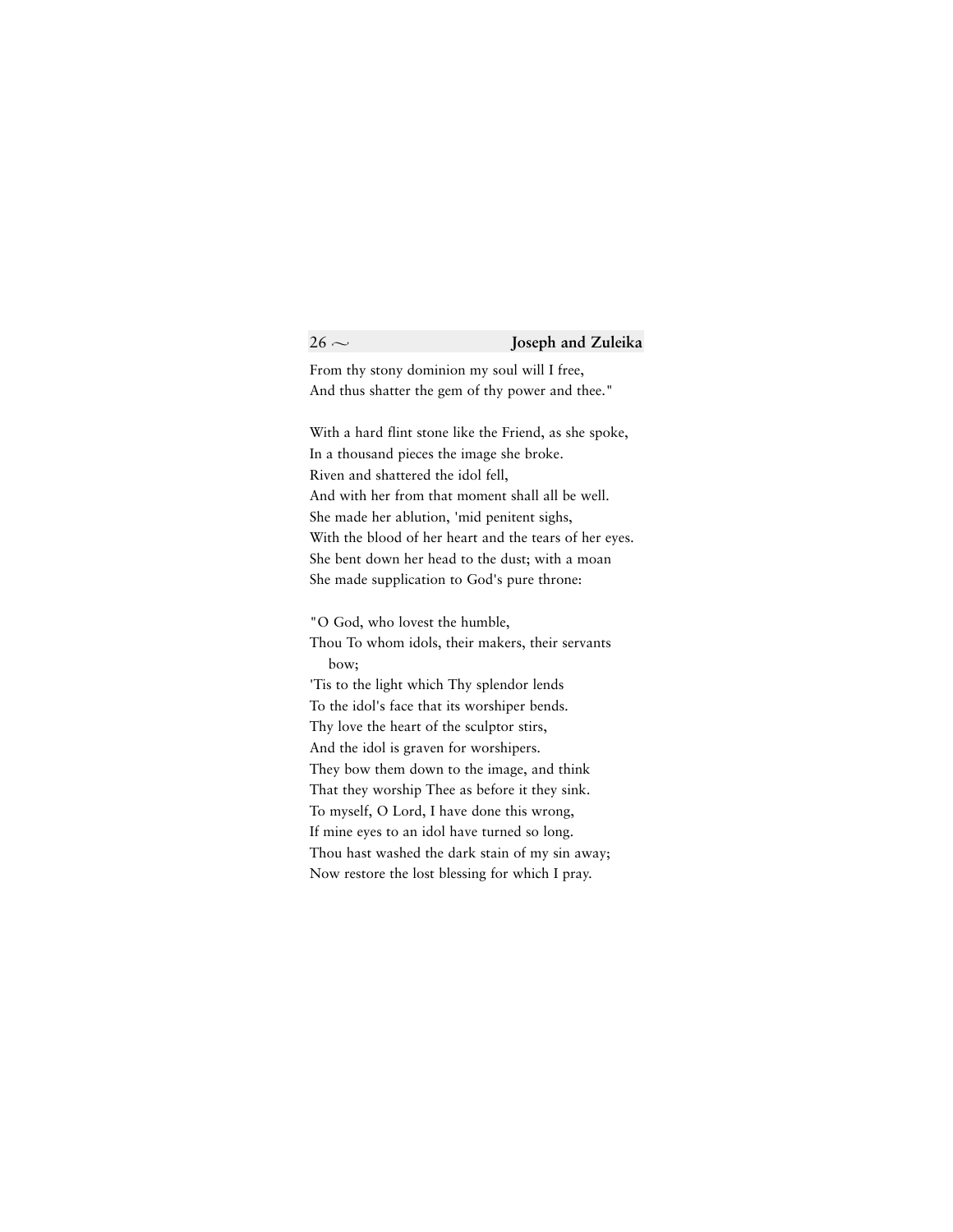May I feel my heart free from the brand of its woes, And cull from the garden of Yussuf a rose."

"Where is thy youth, and thy beauty, and pride?" "Gone, since I parted from thee!" she replied. "Where is the light of thine eye?" said he, "Drowned in blood-tears for the loss of thee." "Why is that cypress-tree bowed and bent?" "By absence from thee and my long lament." "Where is thy pearl, and thy silver and gold, And the diadem bright on thy head of old?"

"She who spoke of my loved one," she answered,

"shed,

In the praise of thy beauty, rare pearls on my head. In return for those jewels, a recompense meet, I scattered my jewels and gold at her feet. A crown of pure gold on her forehead I set, And the dust that she trod was my coronet. The stream of my treasure of gold ran dry; My heart is Love's storehouse, and I am I."

"Not love thee!—ah! how much I loved Long absent years of grief have proved. Severe rebuke, assumed disdain,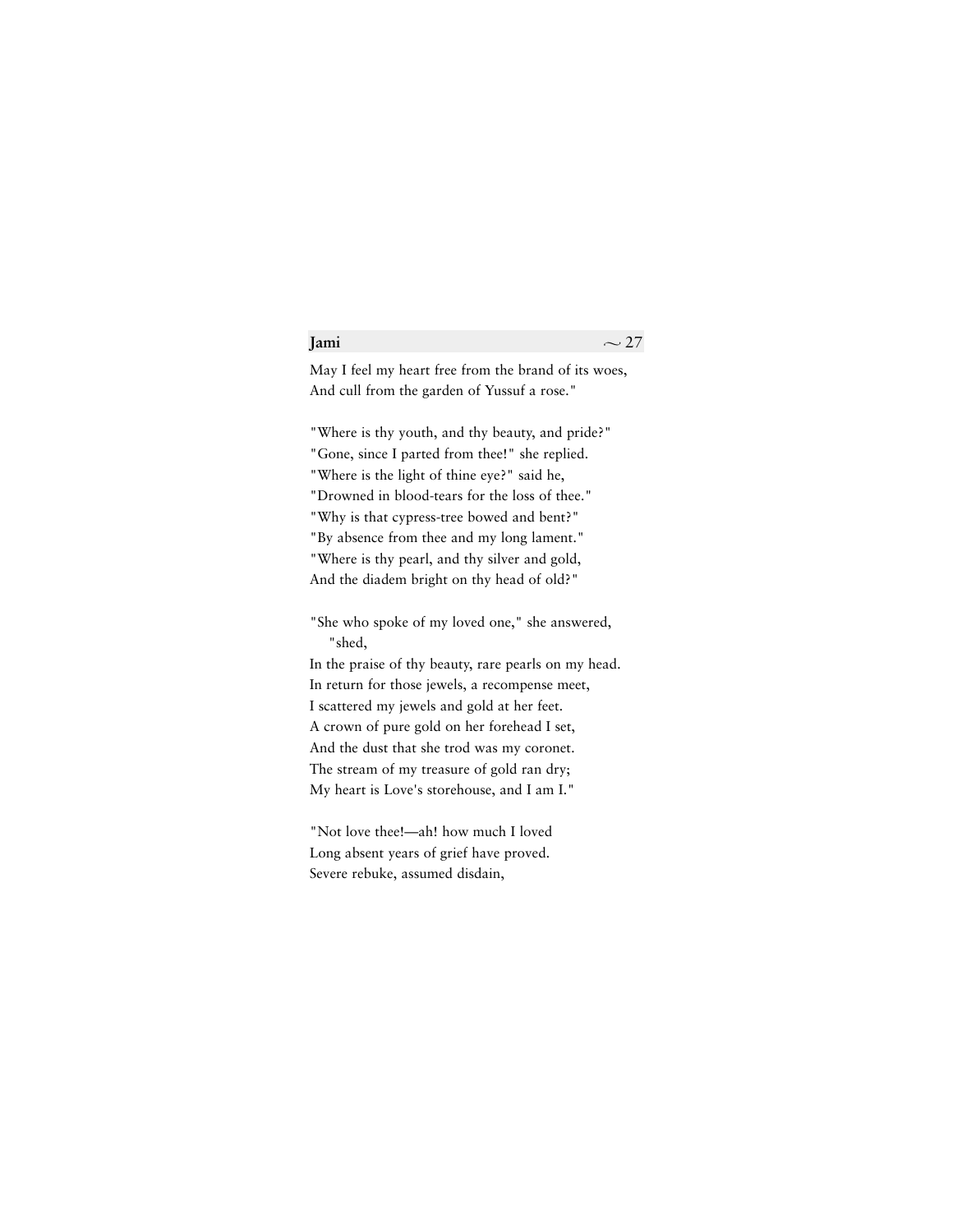### $28 \sim$  **Joseph and Zuleika**

Dwelt in my words and looks in vain: I would not passion's victim be, And turned from sin—but not from thee. My love was pure, no plant of earth From my rapt being sprung to birth: I loved as angels might adore, And sought, and wished, and hoped no more. Virtue was my belov'd: and thou Hadst virtue's impress on thy brow. Thy weakness showed how frail is all That erring mortals goodness call. I thanked thee, and reproached thee not For all the sufferings of my lot. The God we worship was thy friend, And led me to my destined end, Taught the great lesson to thy heart That vice and bliss are wide apart: And joined us now, that we may prove With perfect virtue, perfect love.

The beauty returned which was ruined and dead, And her cheek gained the splendor which long had fled.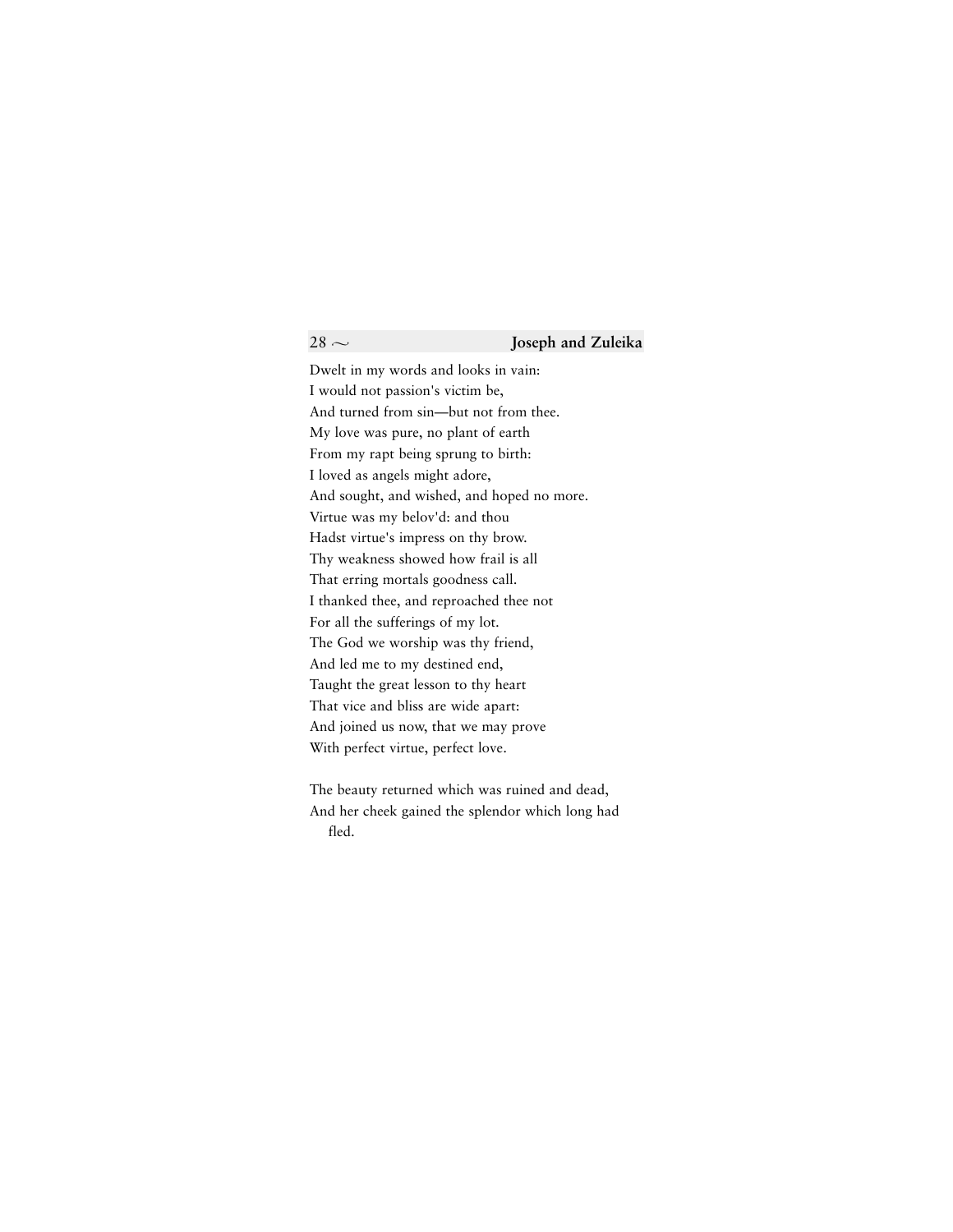Again shone the waters which sad years had dried, And the rose-bed of youth bloomed again in its pride. The musk was restored and the camphor withdrawn, And the black night followed the gray of the dawn. The cypress rose stately and tall as of old: The pure silver was free from all wrinkle and fold. From each musky tress fled the traces of white: To the black narcissus came beauty and light.

"The one sole wish of my heart," she replied, "Is still to be near thee, to sit by thy side; To have thee by day in my happy sight, And to lay my cheek on thy foot at night; To lie in the shade of the cypress and sip The sugar that lies on thy ruby lip; To my wounded heart this soft balm to lay; For naught beyond this can I wish or pray. The streams of thy love will new life bestow On the dry thirsty field where its sweet waters flow."

Thus spoke the Angel: "To thee, O King, From the Lord Almighty a message I bring: Mine eyes have seen her in humble mood;